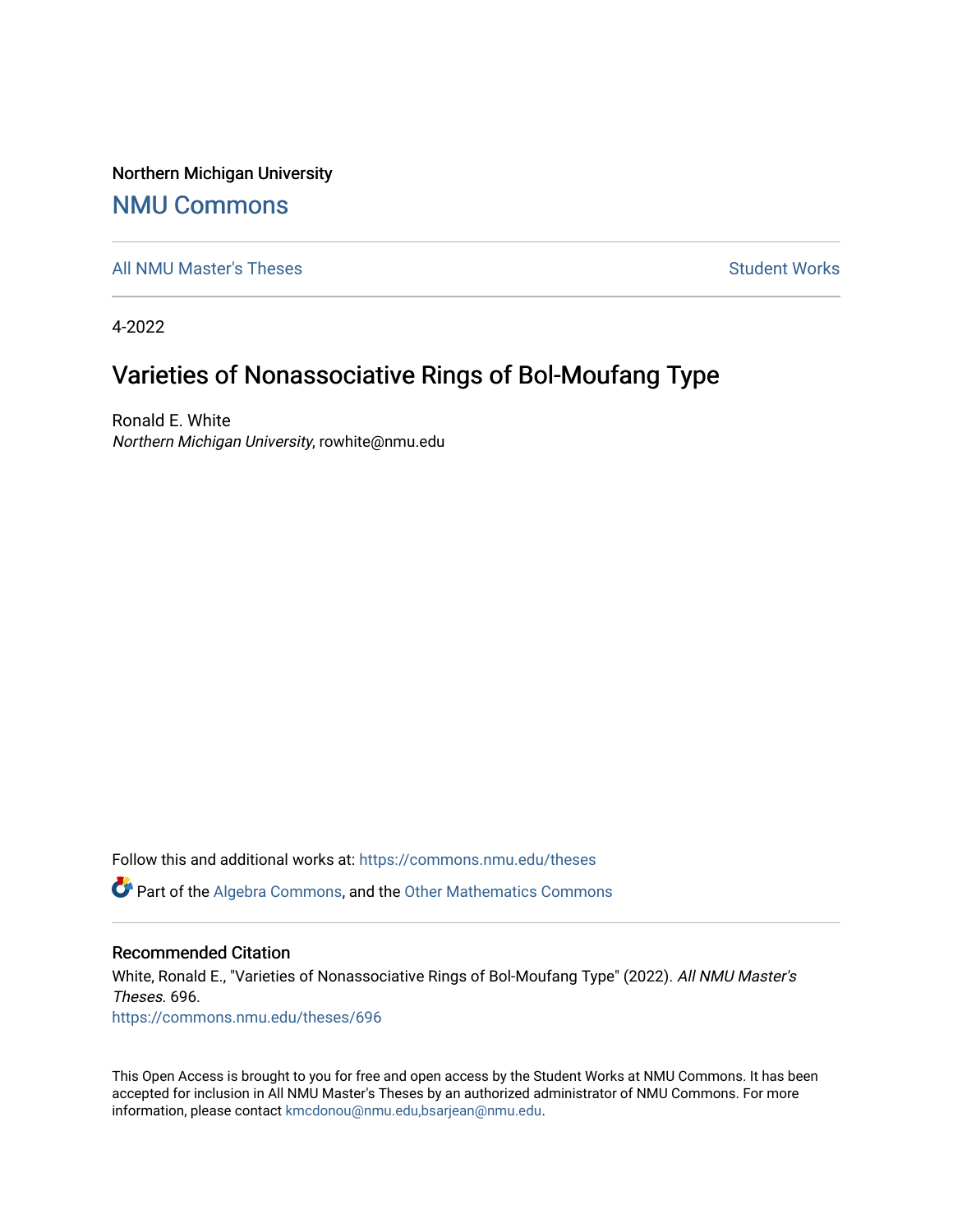<span id="page-1-1"></span><span id="page-1-0"></span>Varieties of Nonassociative Rings of Bol-Moufang Type

By

Ronald Edsel White

## THESIS

Submitted to Northern Michigan University In partial fulfillment of the requirements

For the degree of

## MASTER OF SCIENCE

Office of Graduate Education and Research

March 2022

© 2022 Northern Michigan University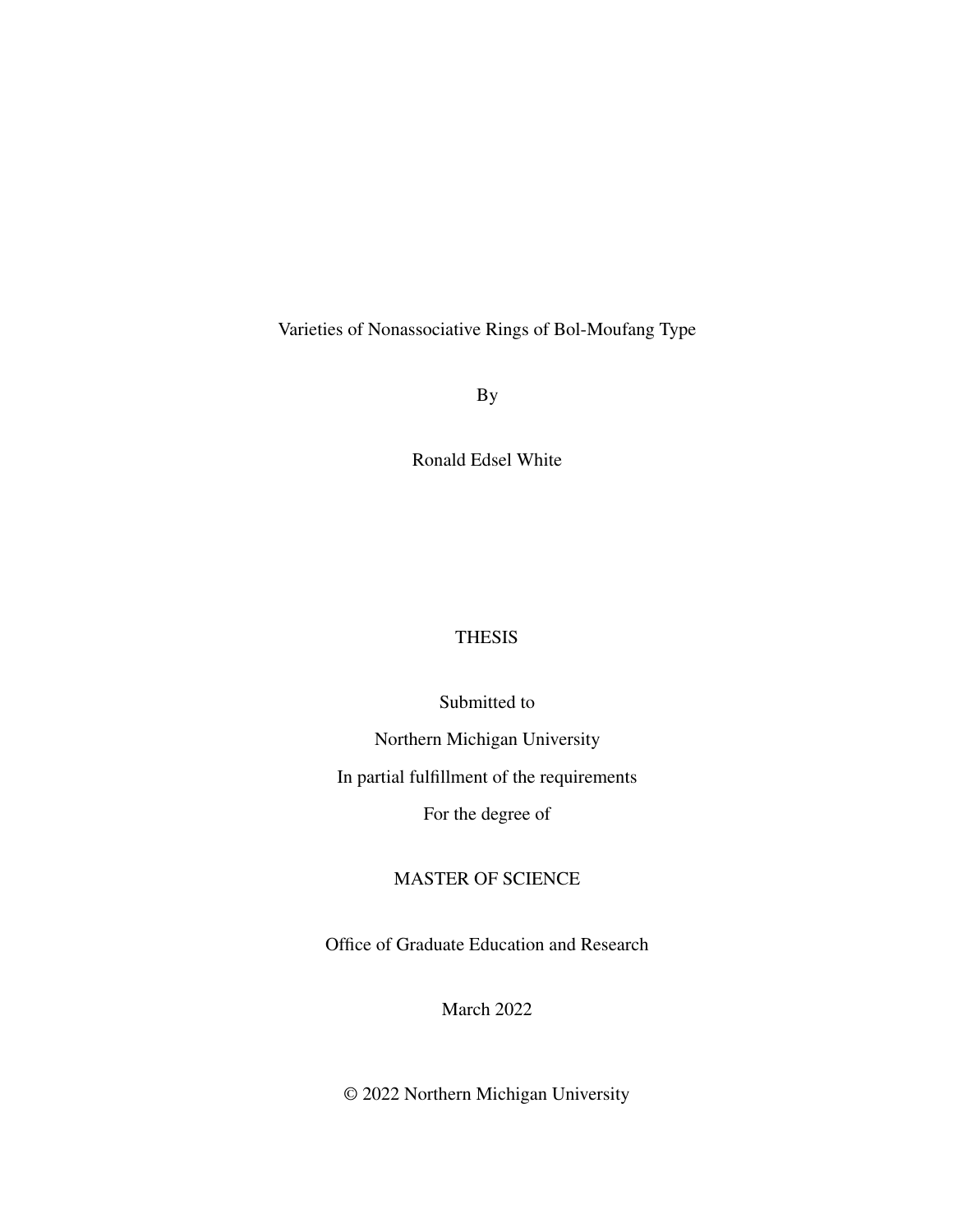#### **SIGNATURE APPROVAL FORM**

### VARIETIES OF NONASSOCIATIVE RINGS OF BOL-MOUFANG TYPE

This thesis by Ronald White is recommended for approval by the student's Thesis Committee, the Department Head of the Department of Mathematics and Computer Science, and the Dean of Graduate Education and Research.

Date  $4/1/22$ Miz Committee Chair: Daniel Rowe, Assistant Professor  $41122$ Date First Reader: J.D. Phillips, Professor  $4||3x$ Date Second Reader: Joshua Thompson, Associate Professor  $41122$ Date Department Head: J.D. Phillips, Professor 573/22 Date

Dean of Graduate Education and Research: Dr. Lisa Eckert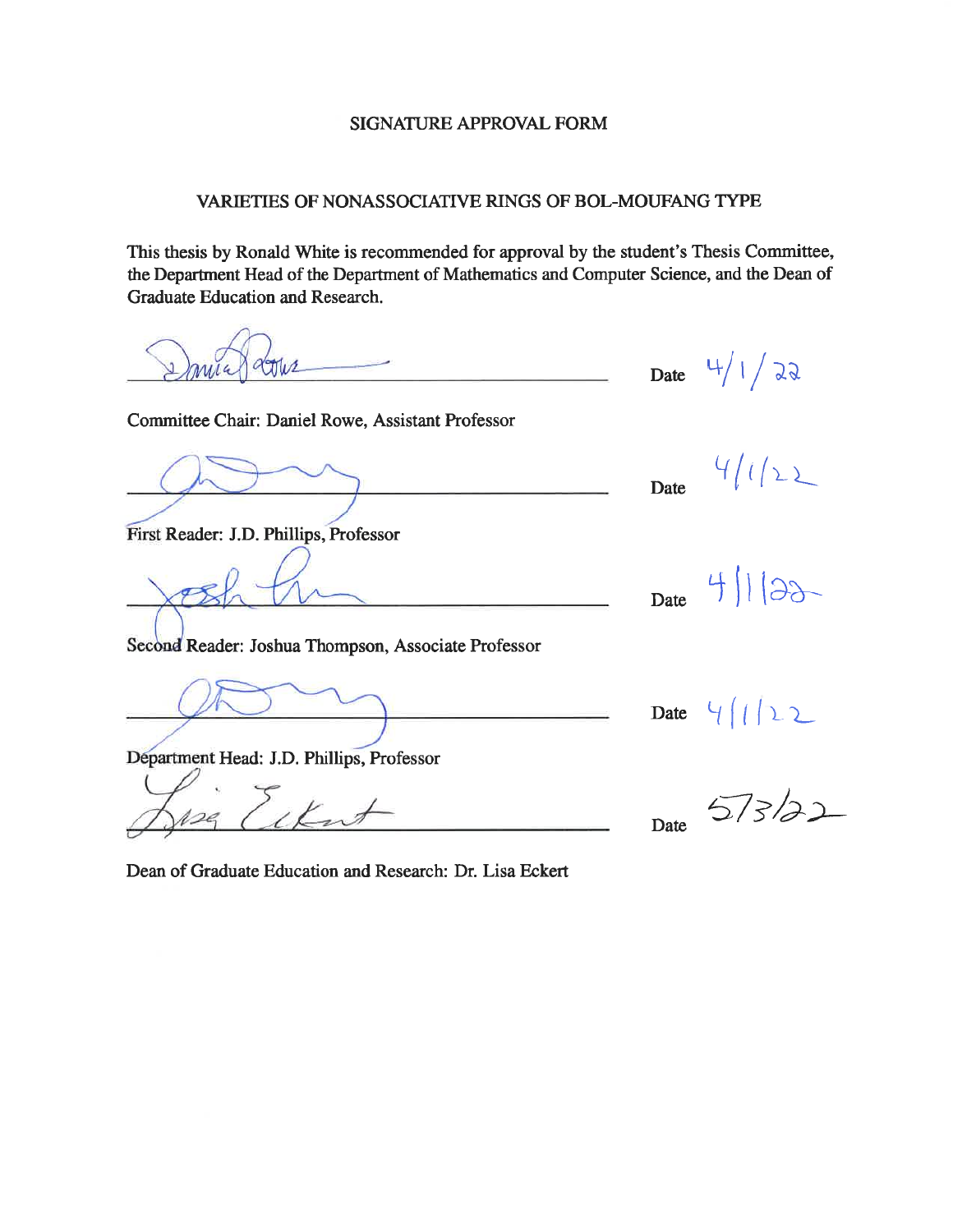#### ABSTRACT

## Varieties of Nonassociative Rings of Bol-Moufang Type

By

### Ronald Edsel White

In this paper we investigate Bol-Moufang identities in a more general and very natural setting, *nonassociative rings*.

We first introduce and define common algebras. We then explore the varieties of nonassociative rings of Bol-Moufang type. We explore two separate cases, the first where we consider binary rings, rings in which we make no assumption of it's structure. The second case we explore are rings in which,  $2x = 0$  implies  $x = 0$ .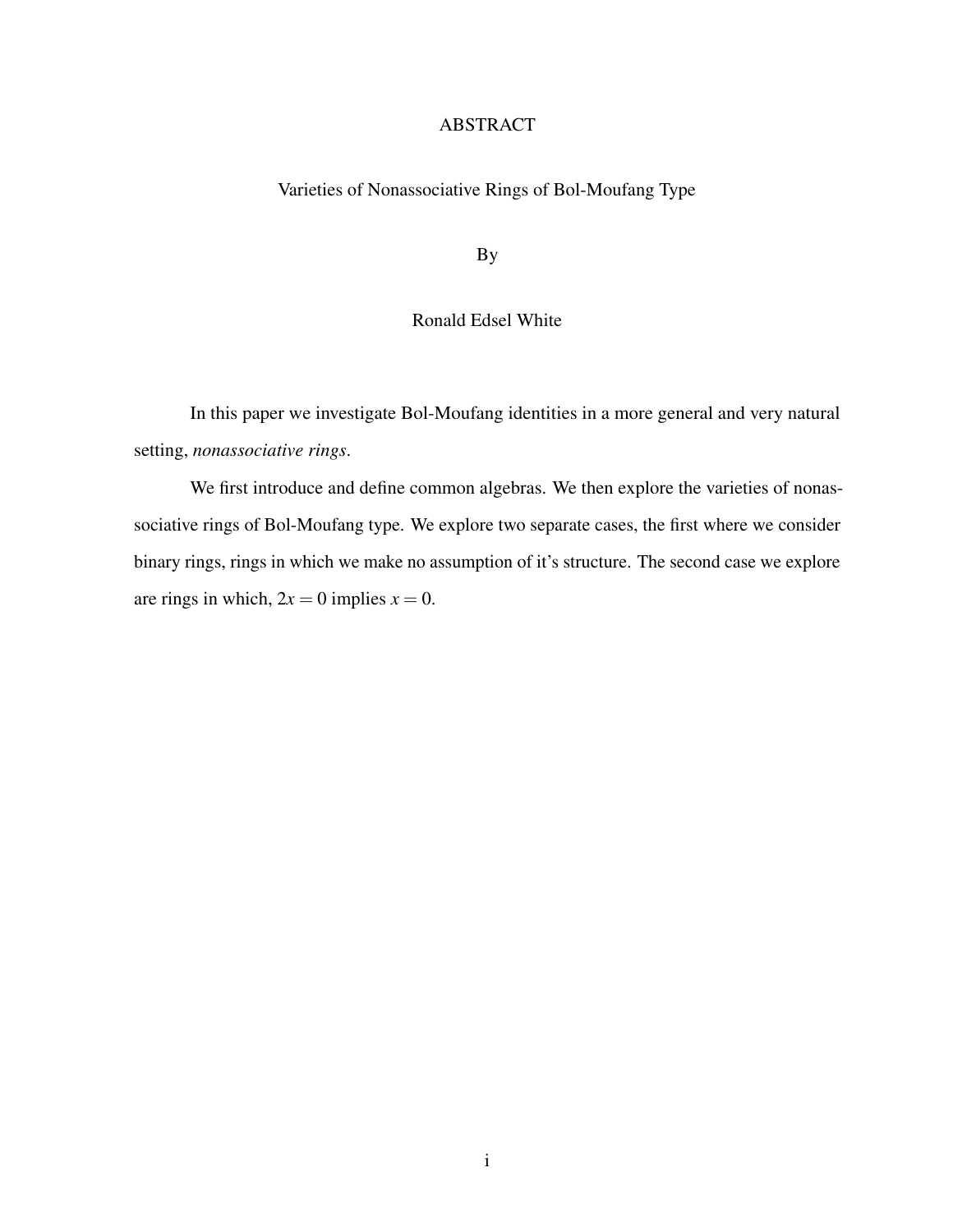## DEDICATION

For my family, friends and *The Darling Oranges*. Most of all my father, thank you for all of your assistance. Rock on.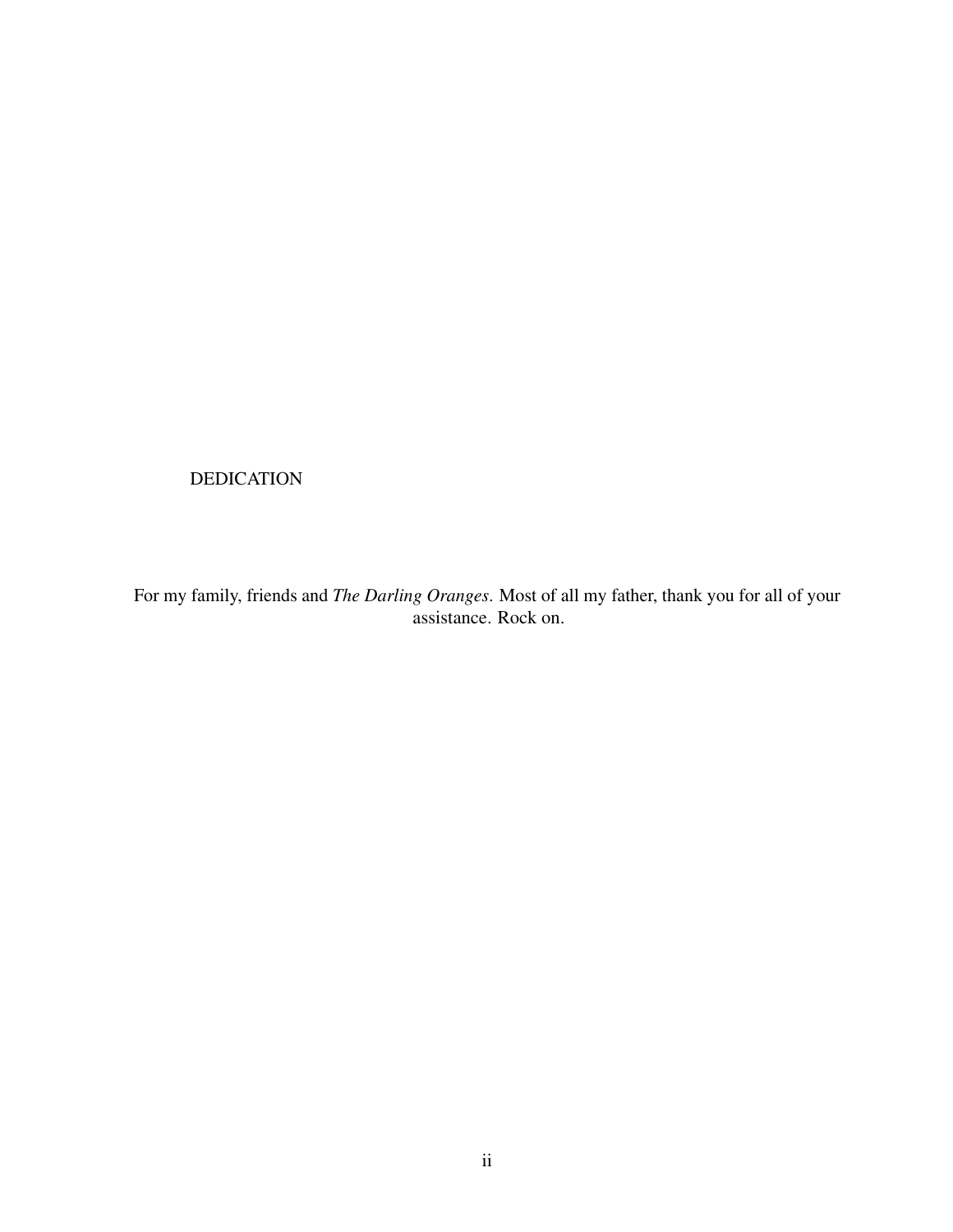#### ACKNOWLEDGEMENTS

I would like to thank all of the NMU mathematics faculty. Most of all Dr. Rowe and Dr. J.D. Phillips who worked on this project with me and Davin Hemmila. Dr. Lawton for all of your guidance. You are appreciated. Jason Haskell, thank you for all of your help. Anthony Webb,

thank you for making me take breaks.

All citations are done in Chicago Style.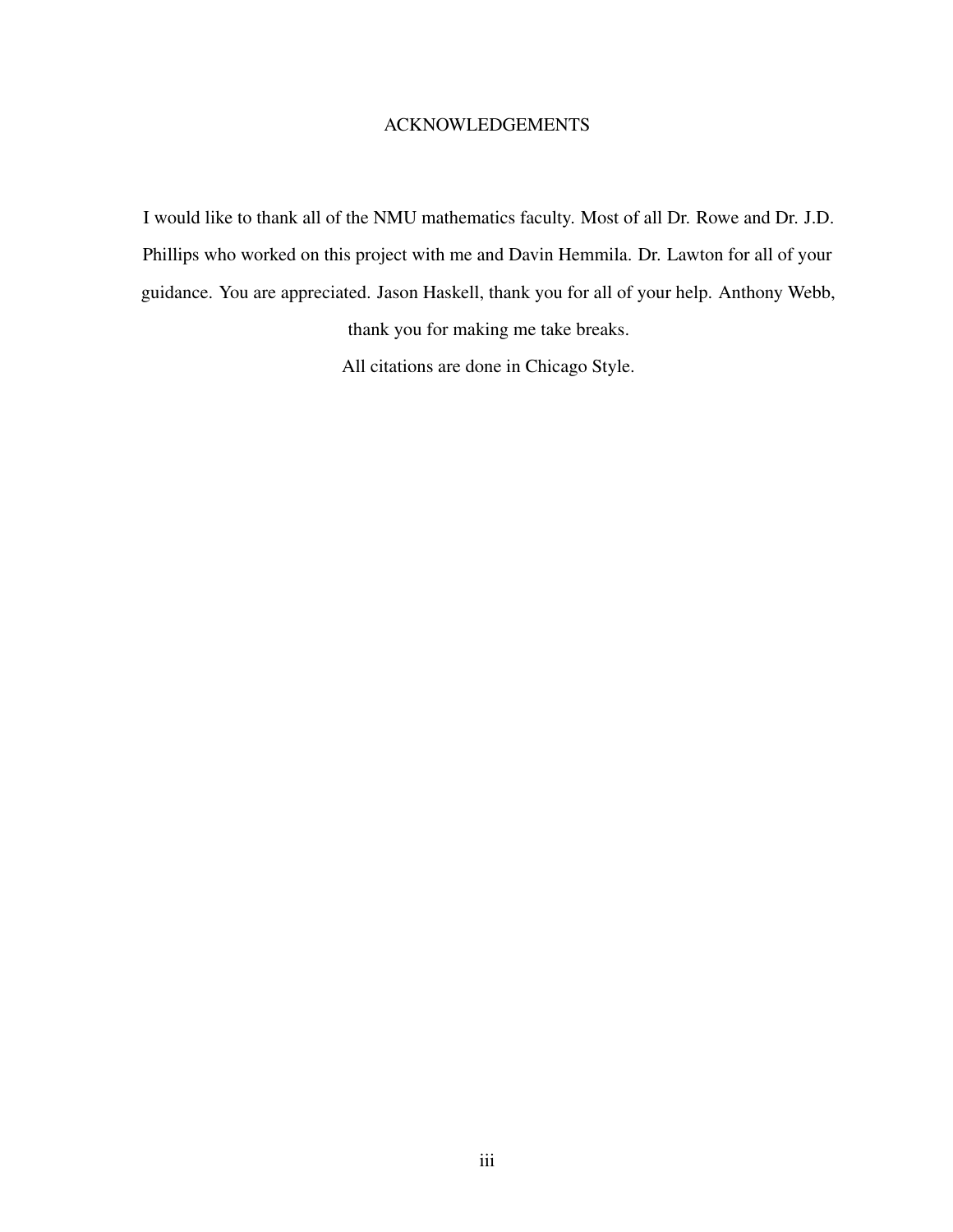## TABLE OF CONTENTS

|                |     | <b>List of Figures</b>                                                     | vi             |
|----------------|-----|----------------------------------------------------------------------------|----------------|
|                |     | <b>Symbols and Abbreviations</b>                                           | viii           |
| 1              |     | <b>Introduction to Algebra</b>                                             | $\mathbf{1}$   |
|                | 1.1 |                                                                            | $\mathbf{1}$   |
|                | 1.2 |                                                                            | $\mathbf{1}$   |
|                | 1.3 |                                                                            | $\overline{2}$ |
|                | 1.4 |                                                                            | 3              |
|                | 1.5 |                                                                            | $\overline{4}$ |
|                | 1.6 |                                                                            | 6              |
| $\overline{2}$ |     | <b>Notation and Bol-Moufang Identities</b>                                 | 7              |
|                | 2.1 |                                                                            | $\overline{7}$ |
|                |     | 2.1.1                                                                      | 8              |
|                |     | Definitions of varieties of nonassociative rings Bol-Moufang type<br>2.1.2 | 9              |
|                | 2.2 | Definitions                                                                | 10             |
| 3              |     | <b>Varieties of Binary Nonassociative Rings of Bol-Moufang Type</b>        | 13             |
|                | 3.1 |                                                                            | 13             |
|                | 3.2 |                                                                            | 14             |
|                | 3.3 |                                                                            | 15             |
|                | 3.4 |                                                                            | 16             |
| 4              |     | Varieties of Non-Binary Nonassociative Rings of Bol-Moufang Type           | 22             |
|                | 4.1 |                                                                            | 22             |
|                | 4.2 |                                                                            | 23             |
|                | 4.3 |                                                                            | 23             |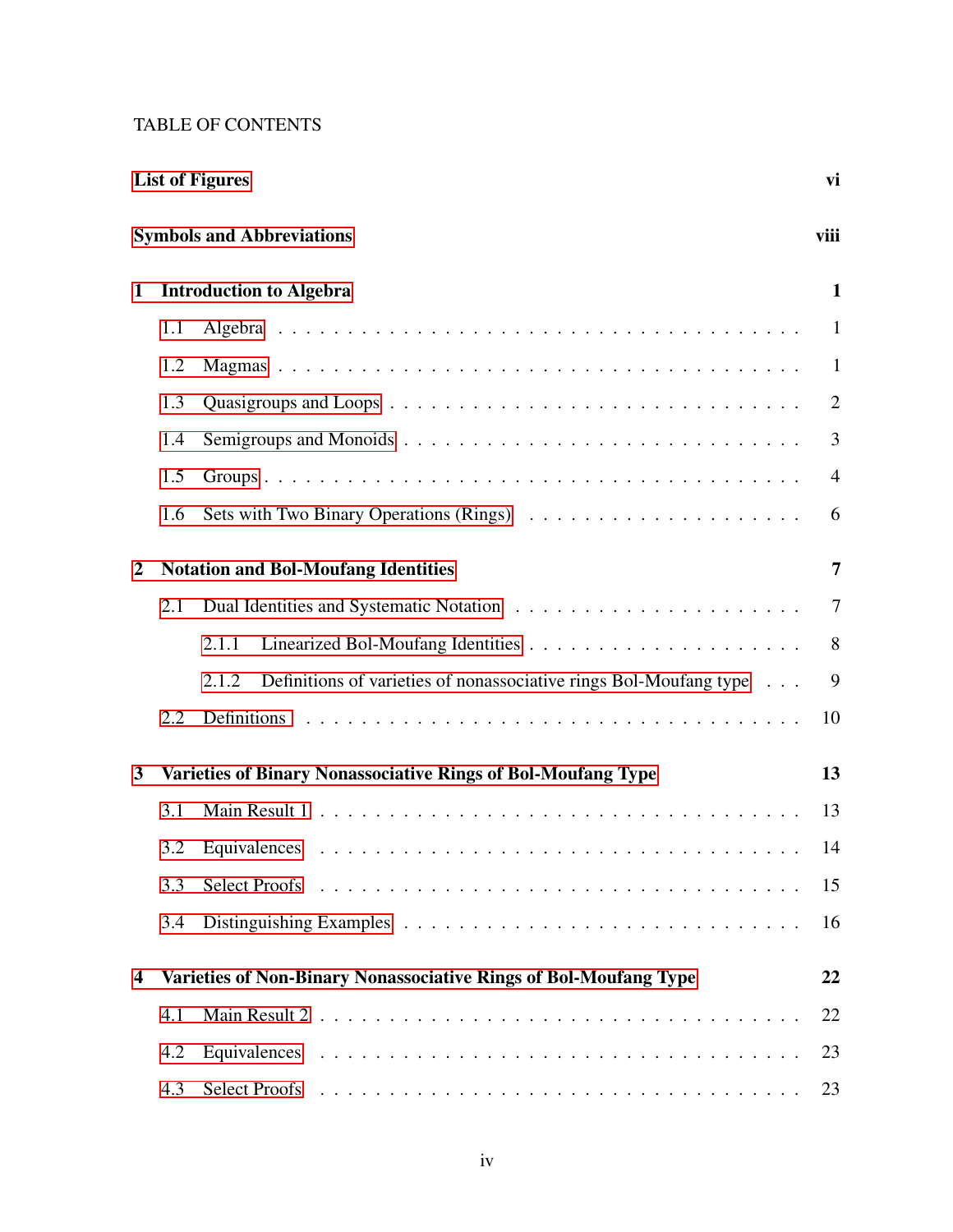| <b>5</b> Summary and Conclusions | 27 |
|----------------------------------|----|
| <b>References</b>                | 28 |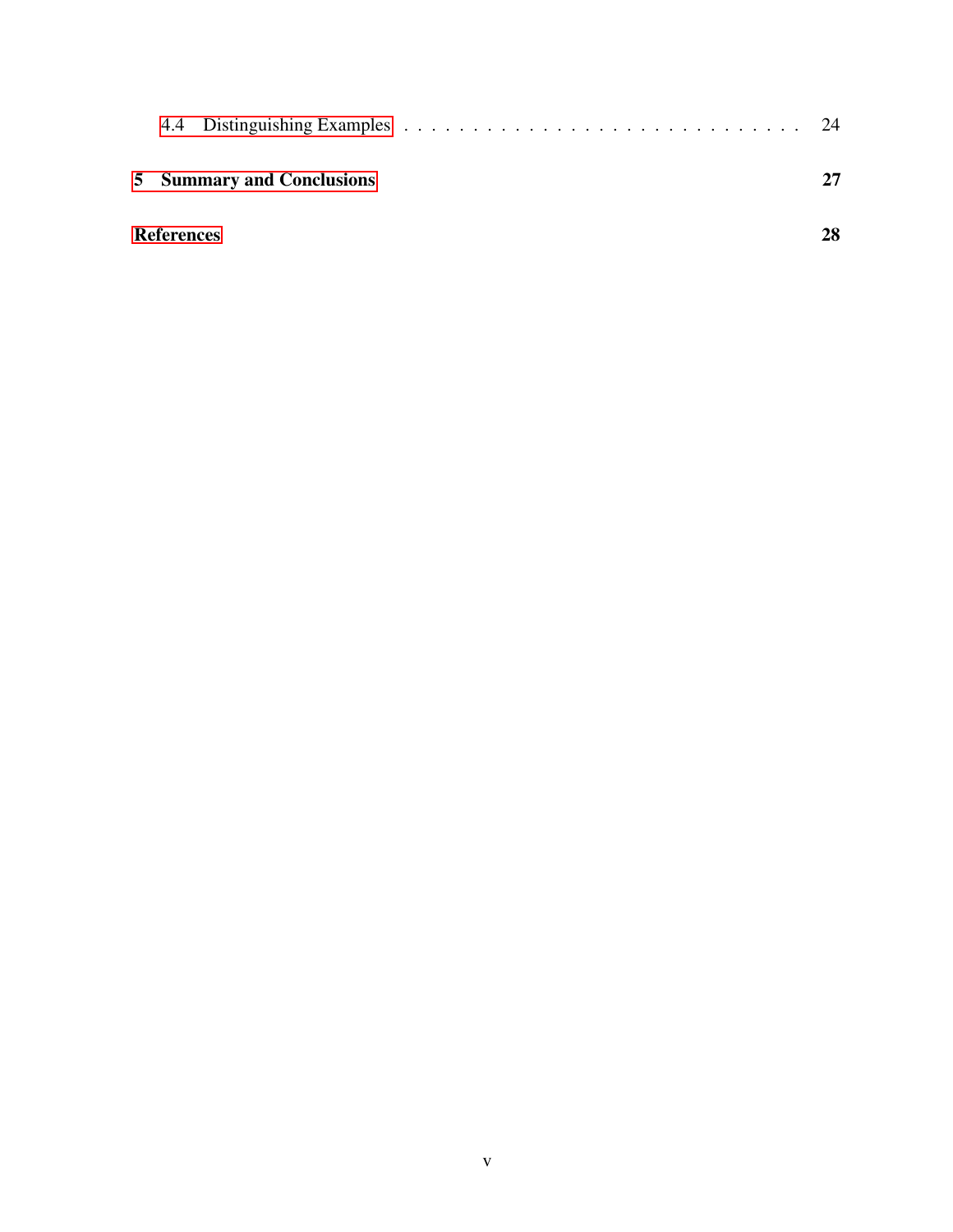## LIST OF FIGURES

# List of Figures

| $\mathbf{1}$   |                                                                                                 | $\overline{2}$ |
|----------------|-------------------------------------------------------------------------------------------------|----------------|
| $\overline{2}$ |                                                                                                 | $\overline{2}$ |
| 3              | Two examples of quasigroups $\dots \dots \dots \dots \dots \dots \dots \dots \dots \dots \dots$ | $\overline{2}$ |
| $\overline{4}$ |                                                                                                 | $\overline{3}$ |
| 5              |                                                                                                 | $\overline{4}$ |
| 6              |                                                                                                 | $\overline{4}$ |
| $\overline{7}$ |                                                                                                 | 5              |
| 8              |                                                                                                 | 5              |
| 9              | Hasse diagram for the structures of common algebras with a single binary opera-                 | 6              |
| 10             |                                                                                                 | 10             |
| 11             | A unital magma that is both non-communicative and non-associative magma                         | 11             |
| 12             | Simplified Cayley table of magma ring in Example 2.2. $\ldots$                                  | 12             |
| 13             |                                                                                                 | 12             |
| 14             | Hasse diagram of implications for binary nonassociative rings of Bol-Moufang type 13            |                |
| 15             | Mirror Hasse diagram of implications in Binary Nonassociative Rings of Bol-                     | 14             |
| 16             | Distinguishing examples of Binary Nonassociative Rings of Bol-Moufang Type                      | 17             |
| 17             |                                                                                                 | 17             |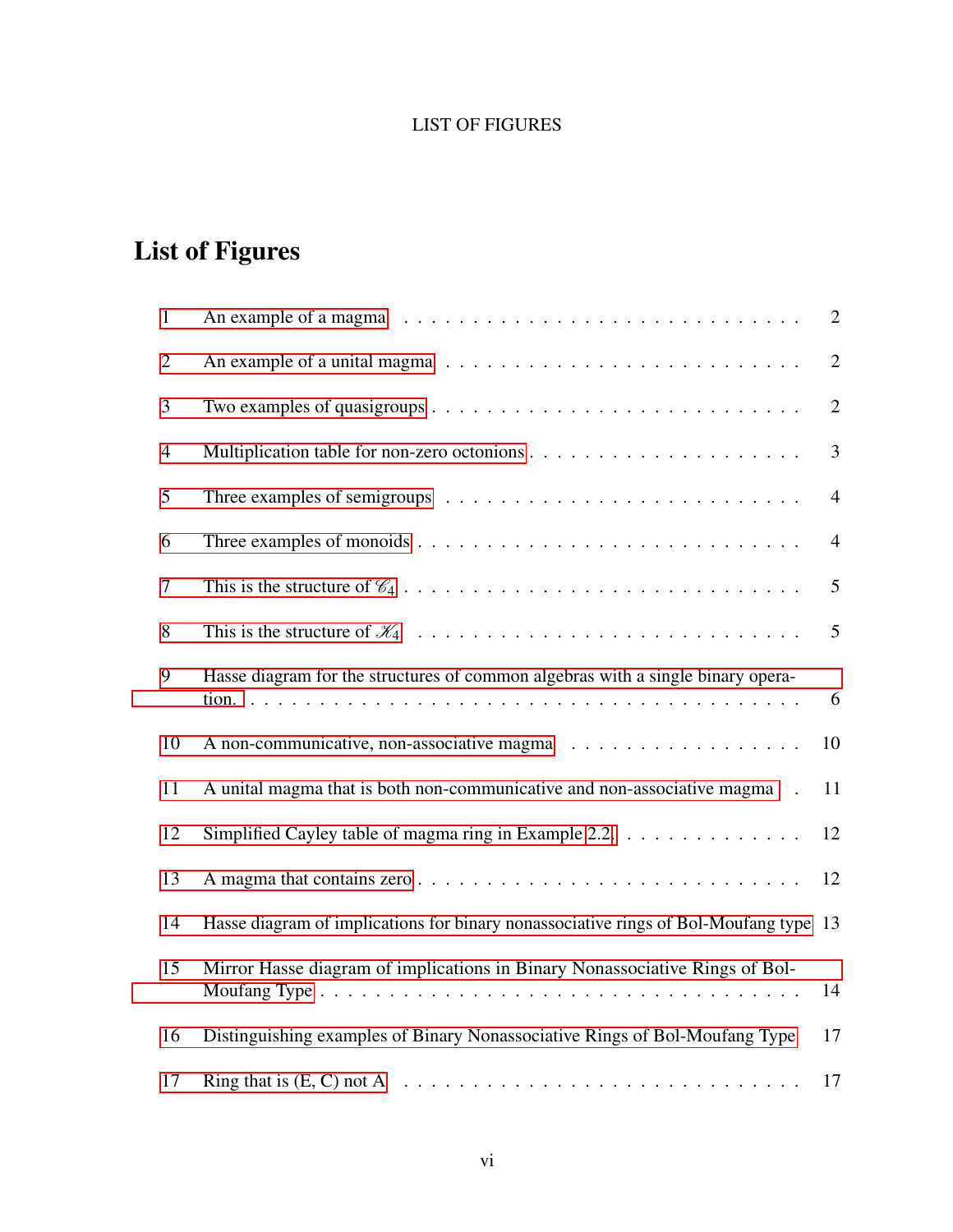| 18 | Moufang ring that is not LN, MN, RN $\ldots \ldots \ldots \ldots \ldots \ldots \ldots \ldots \ldots \ldots$ 18 |    |
|----|----------------------------------------------------------------------------------------------------------------|----|
| 19 | LC ring that is not FL, RA, RN $\ldots \ldots \ldots \ldots \ldots \ldots \ldots \ldots \ldots$                | 18 |
| 20 | LB ring that is not FL, RA,, LA, MN, RN $\ldots \ldots \ldots \ldots \ldots \ldots \ldots$                     | 19 |
| 21 |                                                                                                                |    |
| 22 |                                                                                                                | 20 |
| 23 | LN ring that is not MN, RN, LA, FL, RA $\ldots \ldots \ldots \ldots \ldots \ldots \ldots$                      | 20 |
| 24 | MN ring that is not, LN, RN, LA, FL, RA $\ldots \ldots \ldots \ldots \ldots \ldots \ldots$                     | 21 |
| 25 | Hasse diagram of implications for nonassociative rings of Bol-Moufang type                                     | 22 |
| 26 | Distinguishing examples of Binary Nonassociative Rings of Bol-Moufang Type                                     | 24 |
| 27 | Moufang ring that is not A $\dots \dots \dots \dots \dots \dots \dots \dots \dots \dots \dots$                 | 24 |
| 28 | LB ring that is not FL, RA $\ldots \ldots \ldots \ldots \ldots \ldots \ldots \ldots \ldots \ldots$             | 25 |
| 29 |                                                                                                                |    |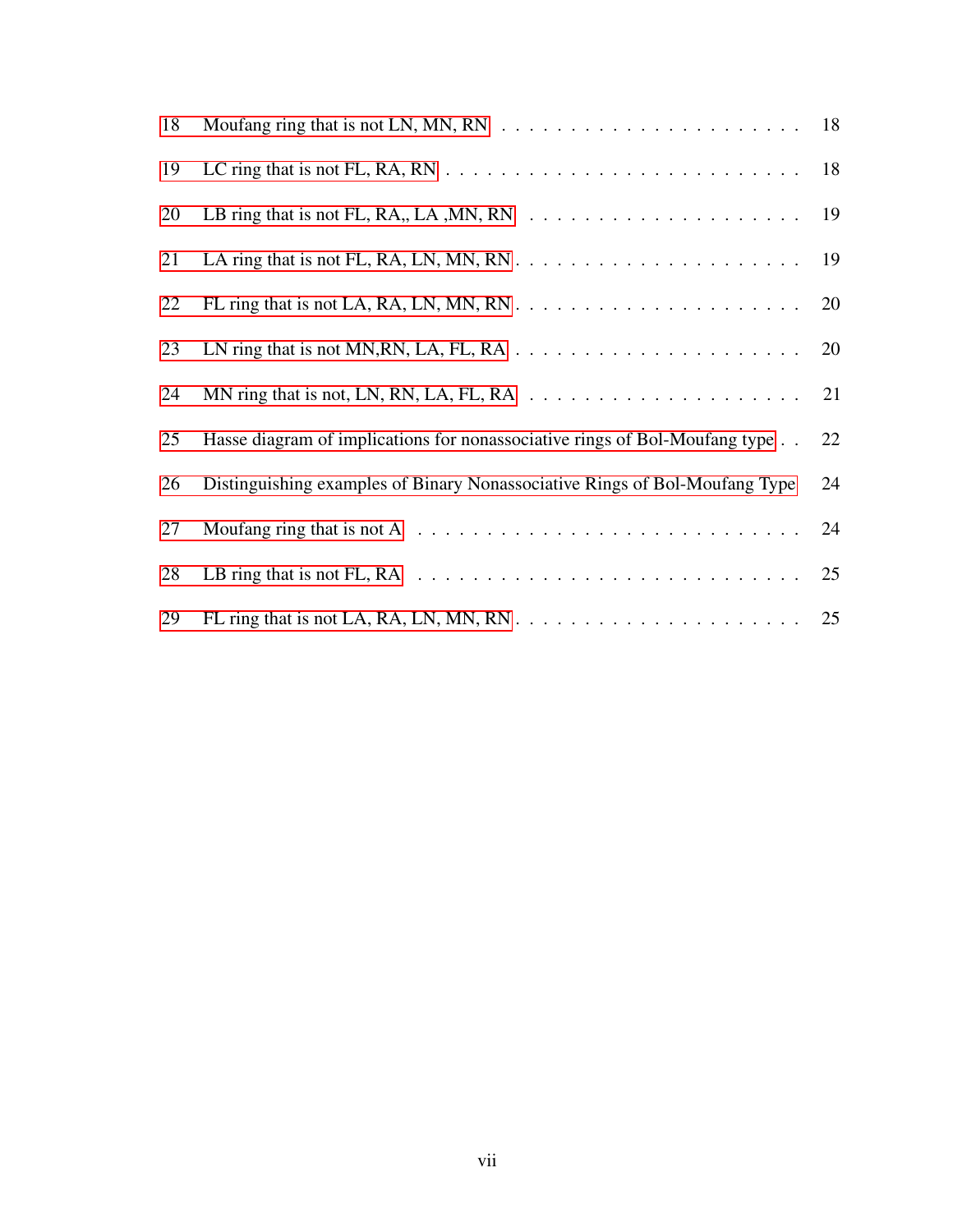## SYMBOLS AND ABBREVIATIONS

<span id="page-10-0"></span>

| A                                 | for all                                          |
|-----------------------------------|--------------------------------------------------|
| $\in$                             | in                                               |
| $\mathbb{F}_n$                    | finite field of $n$ elements                     |
| s.t.                              | such that                                        |
| $\Phi'$                           | duel Bol-Moufang identity of $\Phi$              |
| $\leftrightarrow$                 | equivalent                                       |
| k[M]                              | The span of $M$ over ring $k$                    |
| $\mathbb Z$                       | the set of all integers                          |
| $span_{\mathbb{Z}}(\alpha,\beta)$ | span of $\alpha, \beta$ over $\mathbb Z$         |
| $\neq$                            | not equal                                        |
| $\mathbb{Z}/n$                    | $\mathbb Z$ modulo <i>n</i>                      |
| $\binom{n}{k}$                    | choose $k$ elements from a set with $n$ elements |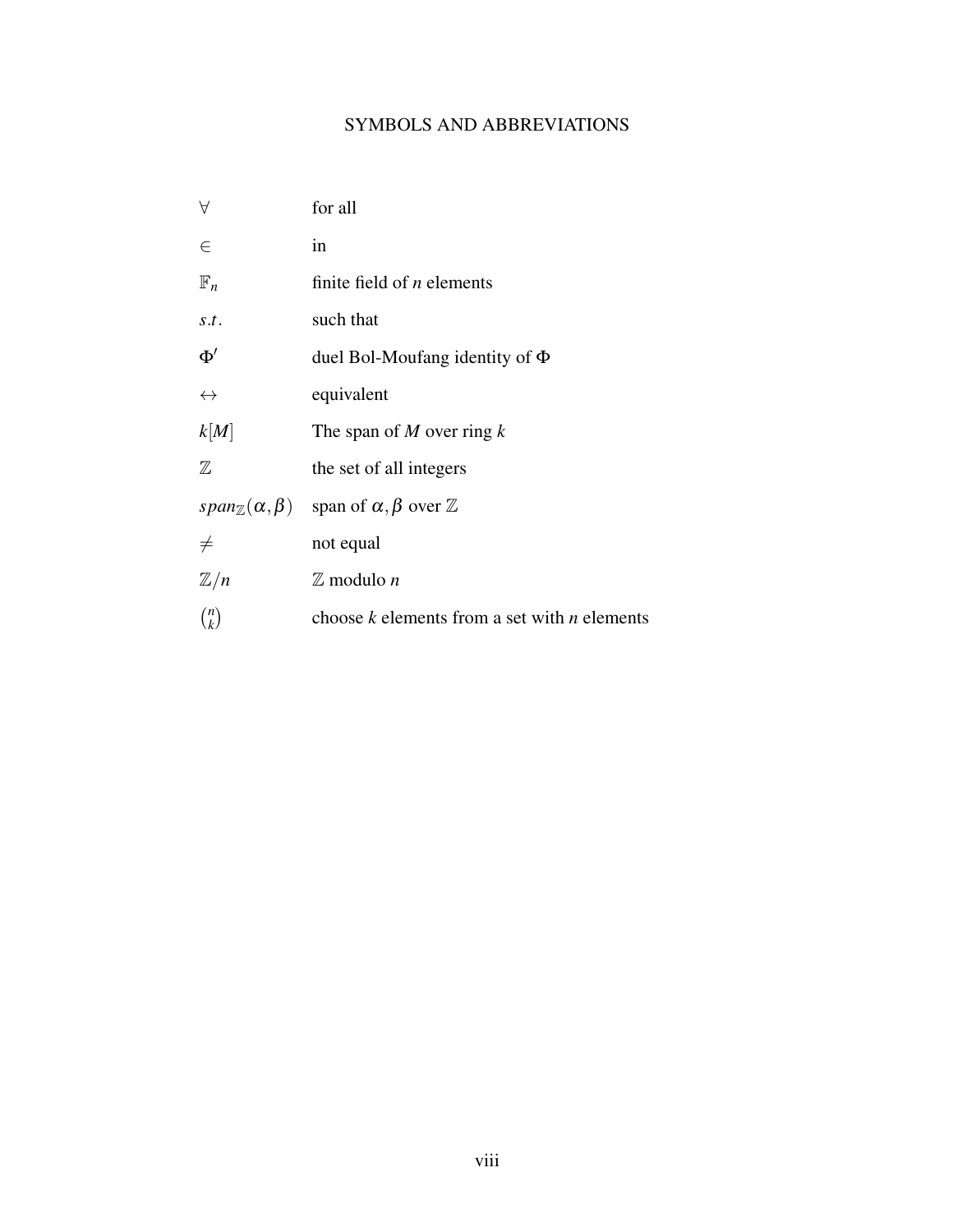## 1 Introduction to Algebra

The purpose of this introduction is to explain the relevant background knowledge to understand the work in the next two chapters.

## <span id="page-11-0"></span>1.1 Algebra

To understand the setting we work in we build from scratch the idea of an algebra and what structures impose different classes of algebras. At the end of the chapter a Hasse diagram is included that should sum up the relations between common algebras.

Definition 1.1 (Algebra) *An algebra is a set that admits a collection of operations.*

A classic example of algebras is that of groups. We become very comfortable with the group of integers under addition long before we understand underlying group structure. Groups are something of a wonder, their immense amount of structure leads to a countless number of theorems and beauty to appreciate.

The final result we see is proper vector spaces that satisfy one of the Bol-Moufang conditions having underling magma rings that classify or 'form a basis' of the vector space. We slowly build up to the structure of groups, careful to appreciate each bit of structure along the way.

#### <span id="page-11-1"></span>1.2 Magmas

#### Definition 1.2 (Magma) *A magma is a set that is closed under a binary operation.*

<span id="page-11-2"></span>Magmas are the most general form of an algebra. There is almost no structure and thus makes it normally not an area of interest for study. Recall, for us these emerge as a 'basis' for our spaces of interest. Shown below are actually two of the magma 'bases' for some of our distinguishing examples. Notice how Figure [2](#page-12-1) is a unital magma, that is, it is just a set with a binary operation that admits an identity element.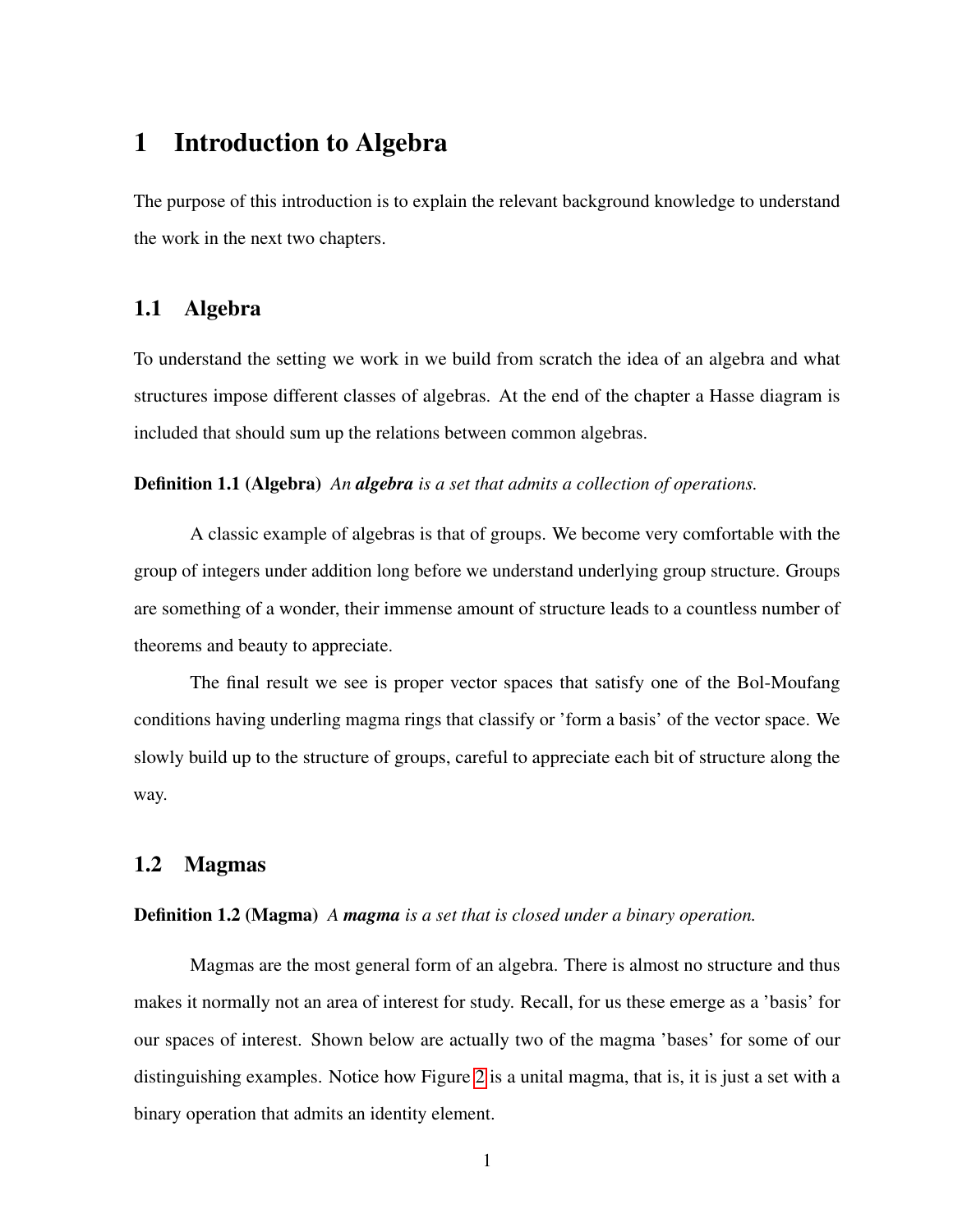|   | α | ĸ |
|---|---|---|
| α | 3 |   |
| b | 5 | ĸ |

<span id="page-12-0"></span>Figure 1: An example of a magma

|          | 0              |                | $\alpha$ | ß |
|----------|----------------|----------------|----------|---|
|          | 0              | O              | 0        |   |
|          | $\overline{0}$ |                | $\alpha$ | ß |
| $\alpha$ | $\overline{0}$ | $\alpha$       | 0        |   |
| Ŗ        | 0              | $\overline{6}$ |          |   |

<span id="page-12-1"></span>Figure 2: An example of a unital magma

## 1.3 Quasigroups and Loops

**Definition 1.3 (Quasigroup)** *A quasigroup is a set (Q) in which*  $\forall a, b \in Q$  *ax* = *b and*  $ya = b$ *have unique solutions.*

Quasigroups are the next natural expansion of structure on a set. It should be clear from the definition that we are now imposing some sort of invertibility of elements in the set. Notice that the left and right inverse need not be the same. From the definition above we would say that *x* is the left inverse of *a* relative to *b*; and that *y* is the right inverse of *a* relative to *b*. They are not too far from groups as they might seem. In fact every quasigroup is isotopic to a group. this can be seen easily noticing that in each element appears exactly once in each row and column. Thus, rearranging rows and columns in the correct manner results in a group.

| $\cdot$   a b c          |  | $\cdot$   a b c             |  |
|--------------------------|--|-----------------------------|--|
| $a \mid a \mid c \mid b$ |  | $a \mid a \mid b \mid c$    |  |
| $b \mid b \mid a \mid c$ |  | $b \vert c \vert a \vert b$ |  |
| $c \mid c \mid b \mid a$ |  | $c \mid b \mid c \mid a$    |  |

<span id="page-12-2"></span>Figure 3: Two examples of quasigroups

The next imposition of structure allows a two sided identity element to the set. This addition forms what we call a *loop*.

**Definition 1.4 (Loop)** *A loop (L)* is a quasigroup in which there is an element (e) s.t.  $ex = xe = x$ ; ∀*x* ∈ *L.*

Loops, though seemingly not having much more structure have been studied extensively. Research by Ruth Moufang and her four identities has motivated a large amount of work in the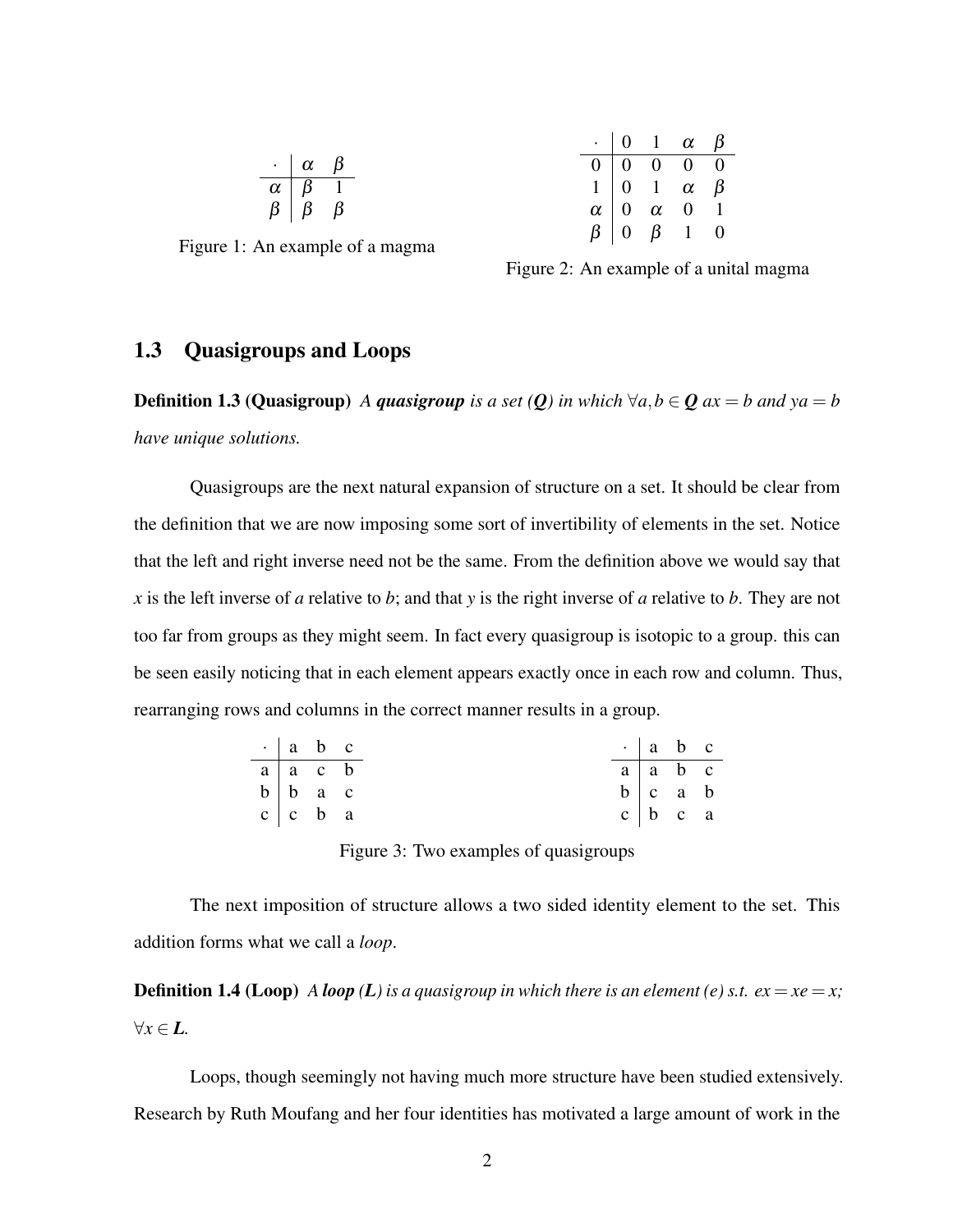area of loops. The most famous of which was most likely Doro, which inspired work on groups with triality from the likes of Phillips and Hall.<sup>[12](#page-1-1)</sup> Below are the four famous Moufang identities, which are interestingly equivalent in the context of loops.

$$
x(y(xz)) = ((xy)x)z
$$

$$
(x((yz)x)) = ((xy)(zx))
$$

$$
(xy)(zx) = (x(yz))x
$$

$$
x(y(zy)) = ((xy)z)y
$$

These identities occur in many unexpected places. For example, the octonions are an eight dimensional division algebra over the real numbers. But if we take the non-zero octonions, notice that we get a 16 element Moufang loop. The multiplication is defined by the Cayley table below.

| $e_0 = 1$      | e <sub>1</sub> | $e_2$          | e <sub>3</sub>    | $e_4$            | $e_5$             | e <sub>6</sub> | e <sub>7</sub> |
|----------------|----------------|----------------|-------------------|------------------|-------------------|----------------|----------------|
| e <sub>1</sub> | $-1$           | $e_4$          | $e_7$             | $-e_2$           | e <sub>6</sub>    | $-e5$          | $-e_3$         |
| e <sub>2</sub> | $-e_4$         | $-1$           | $e_5$             | $e_1$            | $-e_3$            | e <sub>7</sub> | $-e6$          |
| $e_3$          | $-e7$          | $-e5$          |                   | $-1$ $e_6$ $e_2$ |                   | $-e_4$         | e <sub>1</sub> |
| $\it{e}_4$     | e <sub>2</sub> | $-e_1$         |                   |                  | $-e_6$ $-1$ $e_7$ | $e_3$          | e <sub>5</sub> |
| e5             | $-e6$          |                | $e_3 - e_2 - e_7$ |                  | $-1$              | e <sub>1</sub> | $e_4$          |
| e6             | e <sub>5</sub> | $-e_7$         | $e_4$             | $-e_3$           | $-e_1$            | $-1$           | e <sub>2</sub> |
| e7             | e <sub>3</sub> | e <sub>6</sub> | $-e_1$            | $e_5$            | $-e_4$            | $-e2$          | $-1$           |

<span id="page-13-1"></span>Figure 4: Multiplication table for non-zero octonions

## <span id="page-13-0"></span>1.4 Semigroups and Monoids

<sup>1.</sup> J.D. PHILLIPS, "MOUFANG LOOP MULTIPLICATION GROUPS WITH TRIALITY," *The Rocky Mountain Journal of Mathematics* 29, no. 4 (1999): 1483–1490, ISSN: 00357596, 19453795, [http://www.jstor.org/stable/](http://www.jstor.org/stable/44238444) [44238444.](http://www.jstor.org/stable/44238444)

<sup>2.</sup> J. I. Hall, "Moufang Loops and Groups with Triality are Essentially the Same Thing," *Memoirs of the American Mathematical Society*, 2019,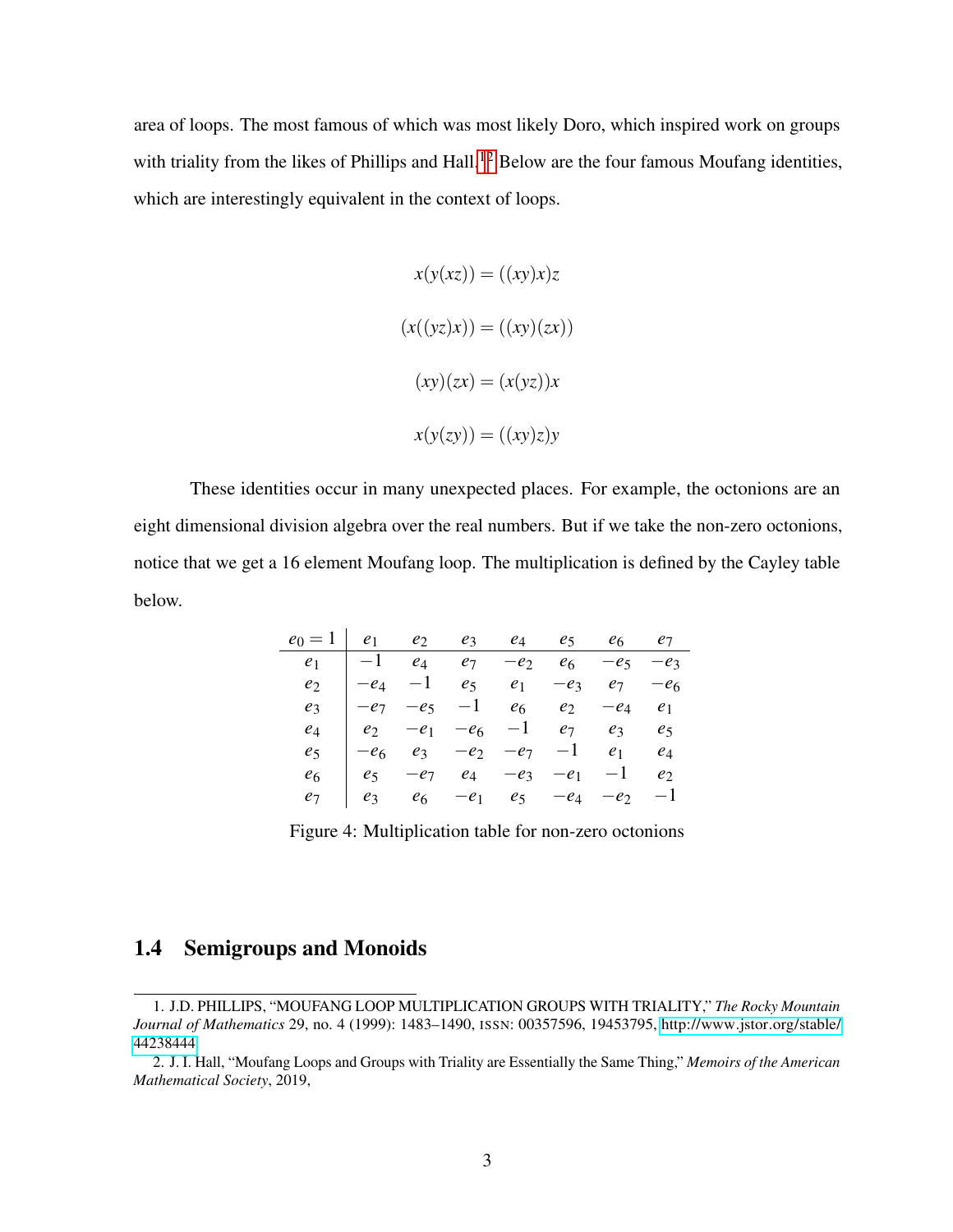Definition 1.5 (Semigroup) *A semigroup (S) is a set closed under a binary operation satisfying*  $x(yz) = (xy)z; \forall x, y, z \in S$ .

Semigroups take a different approach to imposing structure on a set. They impose associativity on the set. Hence the name semigroups.

| $\cdot$   $\alpha$   $\beta$   $\gamma$                                                                                                   |  |                                    | $\cdot$   $\alpha$   $\beta$   $\gamma$ |  |  | $\cdot$   $\alpha$   $\beta$   $\gamma$                         |  |
|-------------------------------------------------------------------------------------------------------------------------------------------|--|------------------------------------|-----------------------------------------|--|--|-----------------------------------------------------------------|--|
|                                                                                                                                           |  | $\alpha$ $\beta$ $\gamma$ $\gamma$ |                                         |  |  | $\alpha$ $\gamma$ $\alpha$ $\alpha$                             |  |
| $\begin{array}{c cc}\n\alpha & \beta & \gamma & \beta \\ \beta & \gamma & \beta & \gamma \\ \gamma & \beta & \gamma & \beta\n\end{array}$ |  |                                    | $\beta$ $\gamma$ $\gamma$ $\gamma$      |  |  | $\beta \begin{array}{ccc} \alpha & \gamma & \gamma \end{array}$ |  |
|                                                                                                                                           |  |                                    | $\gamma$ $\gamma$ $\gamma$ $\gamma$     |  |  |                                                                 |  |

<span id="page-14-1"></span>Figure 5: Three examples of semigroups

Then as a quasigroup is to a loop a semigroup is to a monoid.

Definition 1.6 (Monoid) *A monoid (M) is a semigroup in which there is an element (e) s.t.*  $ex = xe = x$ ;  $\forall x \in M$ .

Though monoids and semigroups are well studied, they rarely are investigated as a pure object. Rather there is some sort of artificial imposed to use in a different context. For example using semigroups for the sake of functional analysis. That being said it provides a good symmetry for the Hasse diagram at the end of the chapter.

| $\cdot$   $\alpha$   $\beta$   $\gamma$                        |  |  |                                                                | $\cdot$   $\alpha$   $\beta$   $\gamma$ |  | $\cdot$   $\alpha$   $\beta$   $\gamma$                         |  |
|----------------------------------------------------------------|--|--|----------------------------------------------------------------|-----------------------------------------|--|-----------------------------------------------------------------|--|
| $\alpha \gamma \alpha \gamma$                                  |  |  | $\alpha$ $\gamma$ $\alpha$ $\alpha$                            |                                         |  | $\alpha$ $\gamma$ $\beta$ $\alpha$                              |  |
| $\beta \begin{array}{ccc} \alpha & \beta & \gamma \end{array}$ |  |  | $\beta \begin{array}{ccc} \alpha & \beta & \gamma \end{array}$ |                                         |  | $\beta$   $\beta$   $\beta$   $\beta$                           |  |
| $\gamma$   $\gamma$   $\gamma$   $\gamma$                      |  |  |                                                                |                                         |  | $\gamma \begin{array}{ccc} \alpha & \beta & \gamma \end{array}$ |  |

<span id="page-14-2"></span>Figure 6: Three examples of monoids

## <span id="page-14-0"></span>1.5 Groups

Definition 1.7 (Group) *A group (G) is a non-empty set with a binary operation that satisfies:*

- *1. The operation is associative;*  $\forall x, y, z \in G$ ;  $x(yz) = (xy)z$
- *2. There is an identity element;*  $\exists e \in G$  *s.t.*  $xe = ex = x$ ;  $\forall x \in G$
- *3. Each element in the group is invertible;*  $\forall x \in G \exists a \text{ s.t. } ax = xa = e$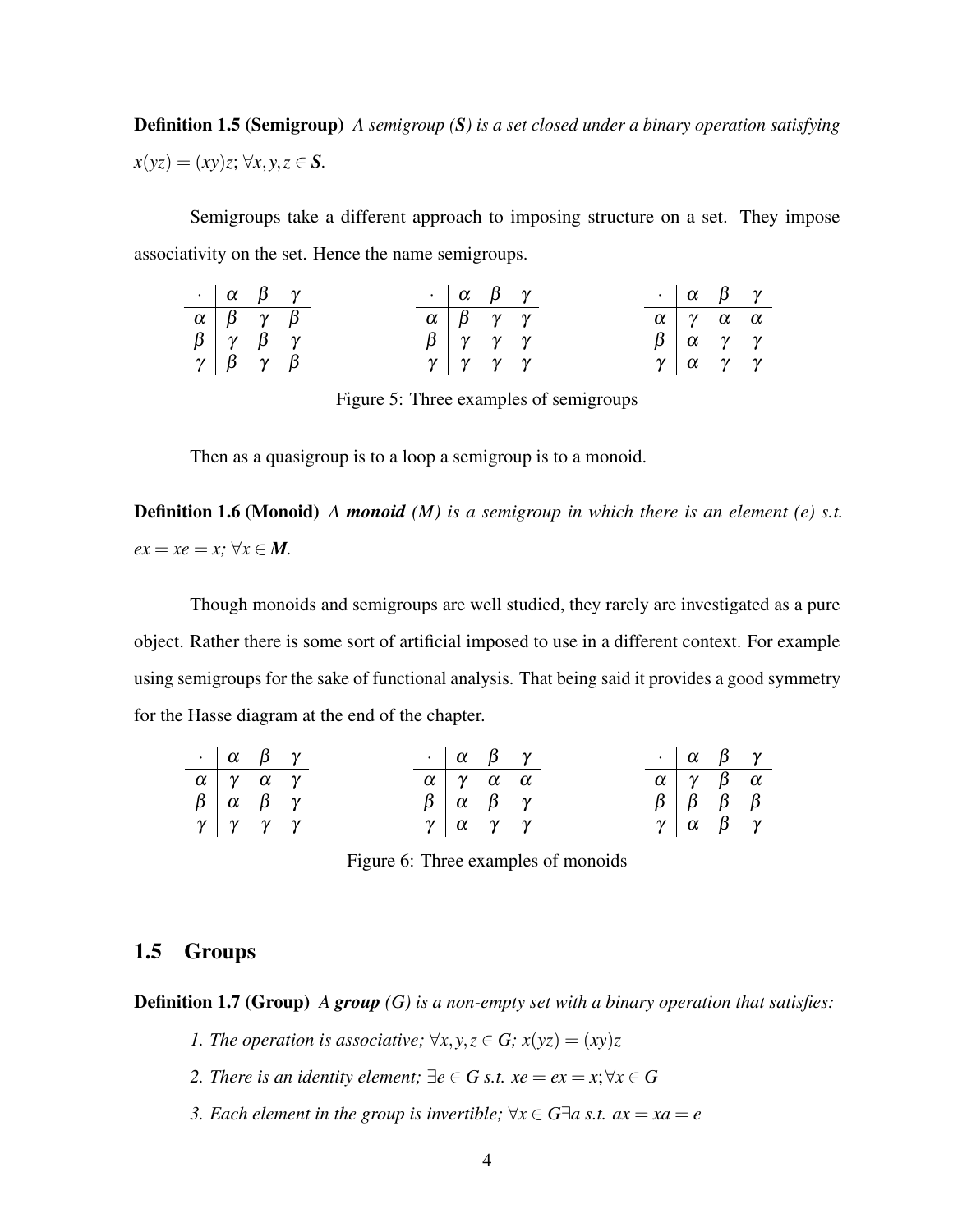Groups may be the most well classified area of mathematics today. They have a massive amount of structure and have long been the interest of many great minds. They are generally the main focus of an undergraduate algebra class. Our result is in *nonassociative rings*, which are an abelian group under (+). To be an abelian group it must also satisfy commutativity;  $∀x, y ∈ G; xy = yx.$ 

|                                        |               |                                                         | $a \quad b \quad c$ |                       |
|----------------------------------------|---------------|---------------------------------------------------------|---------------------|-----------------------|
|                                        |               | $1 \quad a \quad b$                                     |                     | $\mathcal{C}_{0}^{0}$ |
| $\begin{vmatrix} a \\ b \end{vmatrix}$ |               |                                                         | $\mathcal{C}^-$     |                       |
|                                        |               | $\begin{array}{cc} & a & b \\ a & b \\ b & \end{array}$ | $\mathbf{L}$        | $\overline{a}$        |
| $\overline{c}$                         | $\mathcal{C}$ | $\mathbf{1}$                                            | $\overline{a}$      | h                     |

Figure 7: This is the structure of  $\mathcal{C}_4$ 

<span id="page-15-0"></span>

|                     | $e$ a b c                                                                                  |                |
|---------------------|--------------------------------------------------------------------------------------------|----------------|
|                     | $\begin{array}{ c c c c c } \hline c&c&a&b&c\\ a&a&e&c&b\\ b&b&c&e&a\\ \hline \end{array}$ |                |
|                     |                                                                                            |                |
|                     |                                                                                            |                |
| $\lfloor c \rfloor$ | $\begin{array}{ccccc} c & c & c \\ c & b & a \end{array}$                                  | $\mathfrak{e}$ |

<span id="page-15-1"></span>Figure 8: This is the structure of  $\mathcal{K}_4$ 

Above we have an example of the cyclic group of order four  $(\mathcal{C}_4)$  and the Klein 4  $(\mathcal{K}_4)$ group. Notice that these are the only possible groups with four elements and are both abelian groups.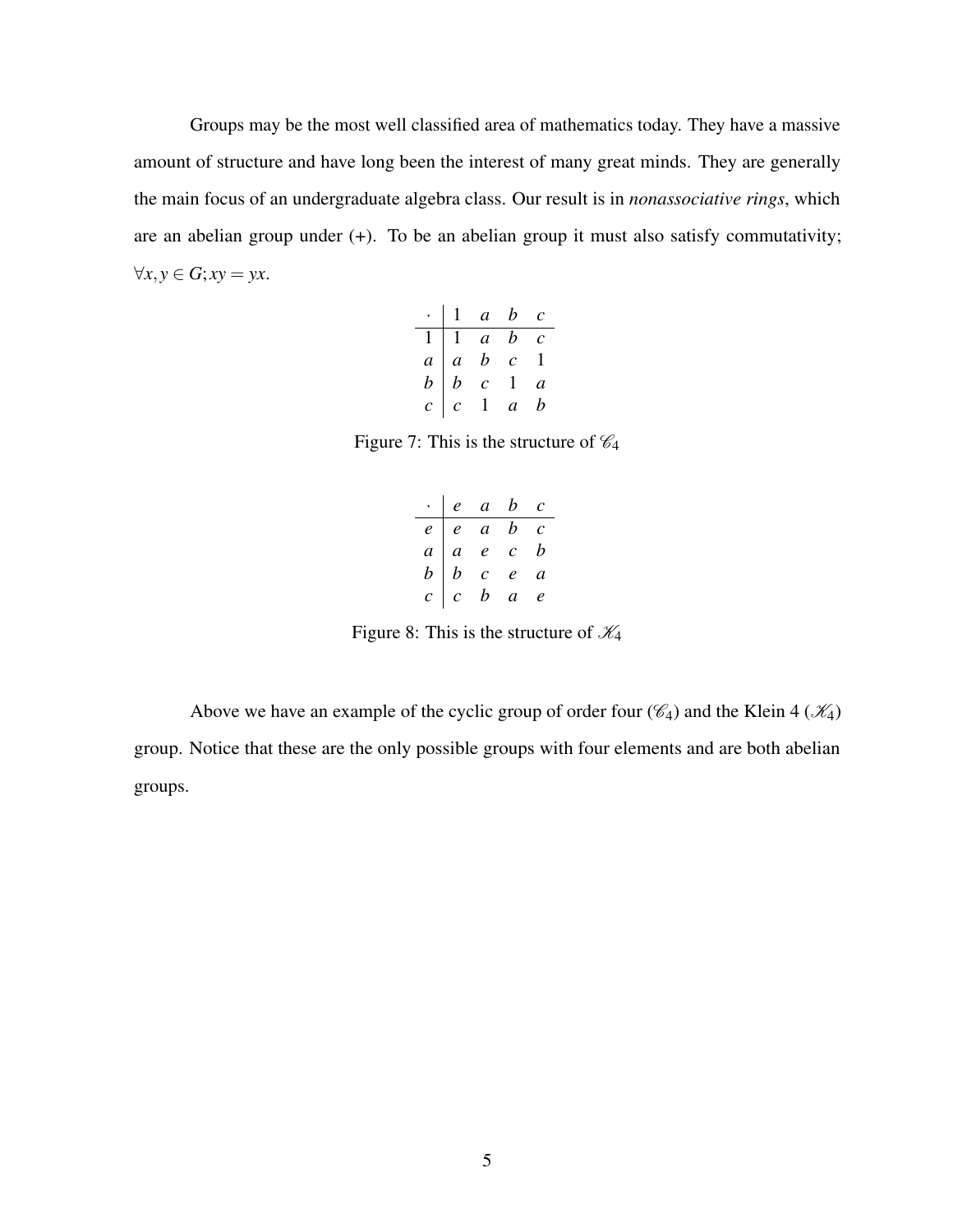

<span id="page-16-2"></span>Figure 9: Hasse diagram for the structures of common algebras with a single binary operation.

## <span id="page-16-0"></span>1.6 Sets with Two Binary Operations (Rings)

In our result we are working in *nonassociative rings*. So we need introduce the idea of a ring. A ring extends the idea of a group by adding a second binary operation.

Definition 1.8 (Ring) *A ring (R) is a set equipped with two binary operations such that the set is an abelian group under the first and a semigroup under the second. The classic example of a ring is to consider the integers (* $\mathbb{Z}$ *) under (+) and (\*).* 

<span id="page-16-1"></span>For our result we relax the condition of a semigroup on the second operation. We refer to these as nonassociative rings. We require the set satisfy one of the 60 Bol-Moufang equations in place of associativity (though some of the identities imply associativity). This is further discussed in the next chapter.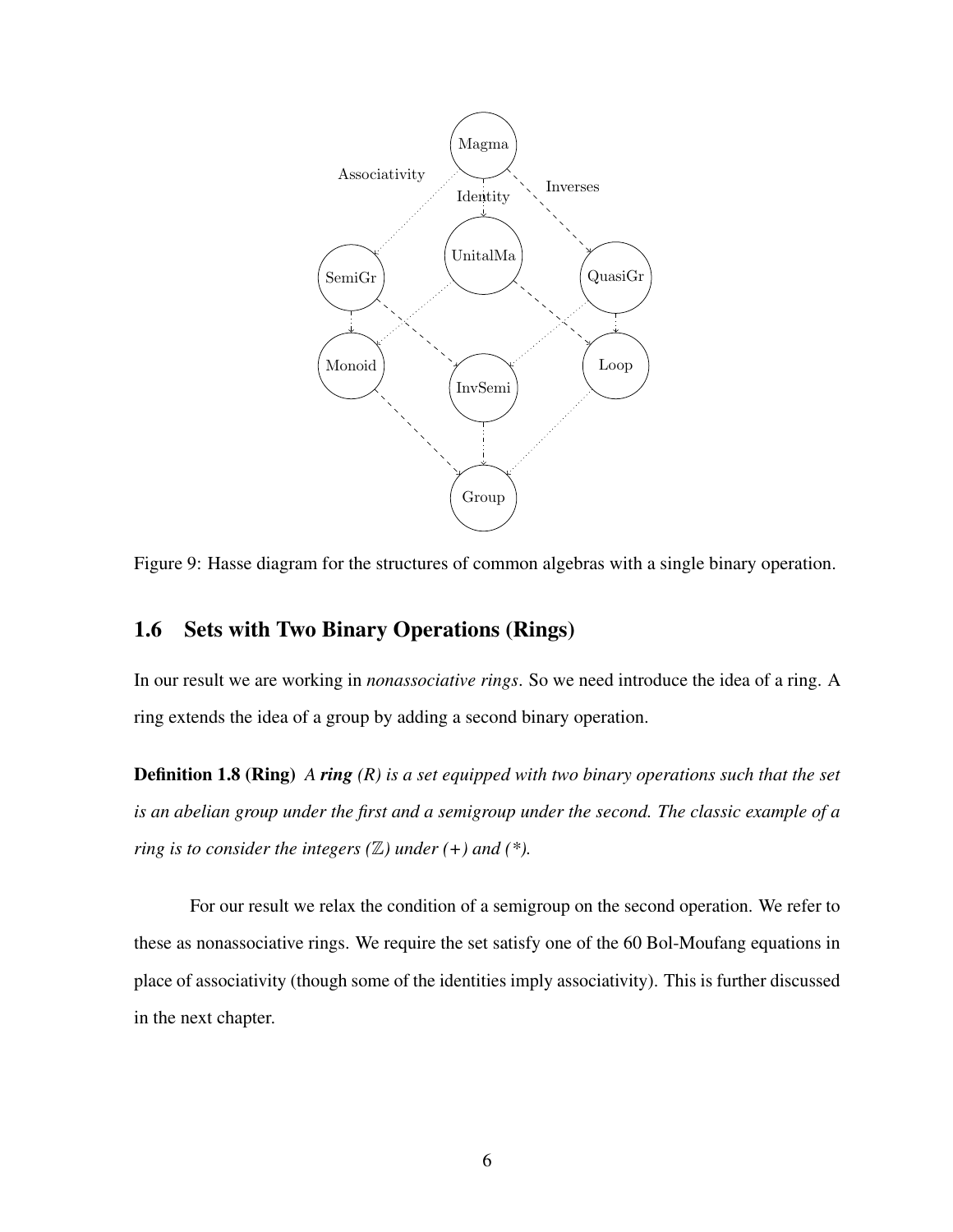## 2 Notation and Bol-Moufang Identities

Throughout the rest of this paper we use the term *nonassociative* to mean *not necessarily associative* when referring to a binary operation defined on a set. An identity is said to be of *Bol-Moufang type* if it is an equality of two degree 4 monomial expressions of monomial degree  $\{2,1,1\}$ , where the ordering of the variables is identical on each side. For example,  $((xy)x)z = (xy)(xz)$  and  $(x(yz))y = x(y(zy))$  are identities of Bol-Moufang type, while the identities  $((xy)x)z = (yx)(xz)$ and  $(x(xy))x = x(x(yx))$  are not of Bol-Moufang type.

The identities of Bol-Moufang type have been well studied in the context of loops, and quasigroups. It seems a perfectly natural idea to study their properties in other algebras. In this paper we consider them in the context of nonassociative rings.

## <span id="page-17-0"></span>2.1 Dual Identities and Systematic Notation

If  $\Phi$  is an identity of Bol-Moufang type, then its dual  $\Phi'$  is another identity of Bol-Moufang type obtained by reflection, i.e. reading the identity backwards. For example, the dual of the identity  $\Psi$ :  $((xy)x)z = (xy)(xz)$  is  $\Psi'$ :  $(zx)(yx) = z(x(yx))$ . Notice that  $\Psi'$  is simply equivalent to  $(xy)(zy) = x(y(zy)).$ 

Identities of Bol-Moufang type can be indexed using the following scheme. This is the same scheme laid out by Phillips, Vojtěchovský in the context of loops.<sup>[3](#page-1-1)</sup>

$$
\begin{array}{c|c|c}\nA & xxyz & 1 & o(o(oo)) \\
B & xyxz & 2 & o((oo)o) \\
C & xyyz & 3 & (oo)(oo) \\
D & xyzx & 4 & (o(oo))o \\
E & xyzy & 5 & ((oo)o)o \\
F & xyzz & 5 & ((oo)o)o\n\end{array}
$$

<sup>3.</sup> J. D. Phillips and Petr Vojtechovský, "The varieties of loops of Bol-Moufang type," *algebra universalis* 54 (2005): 259–271.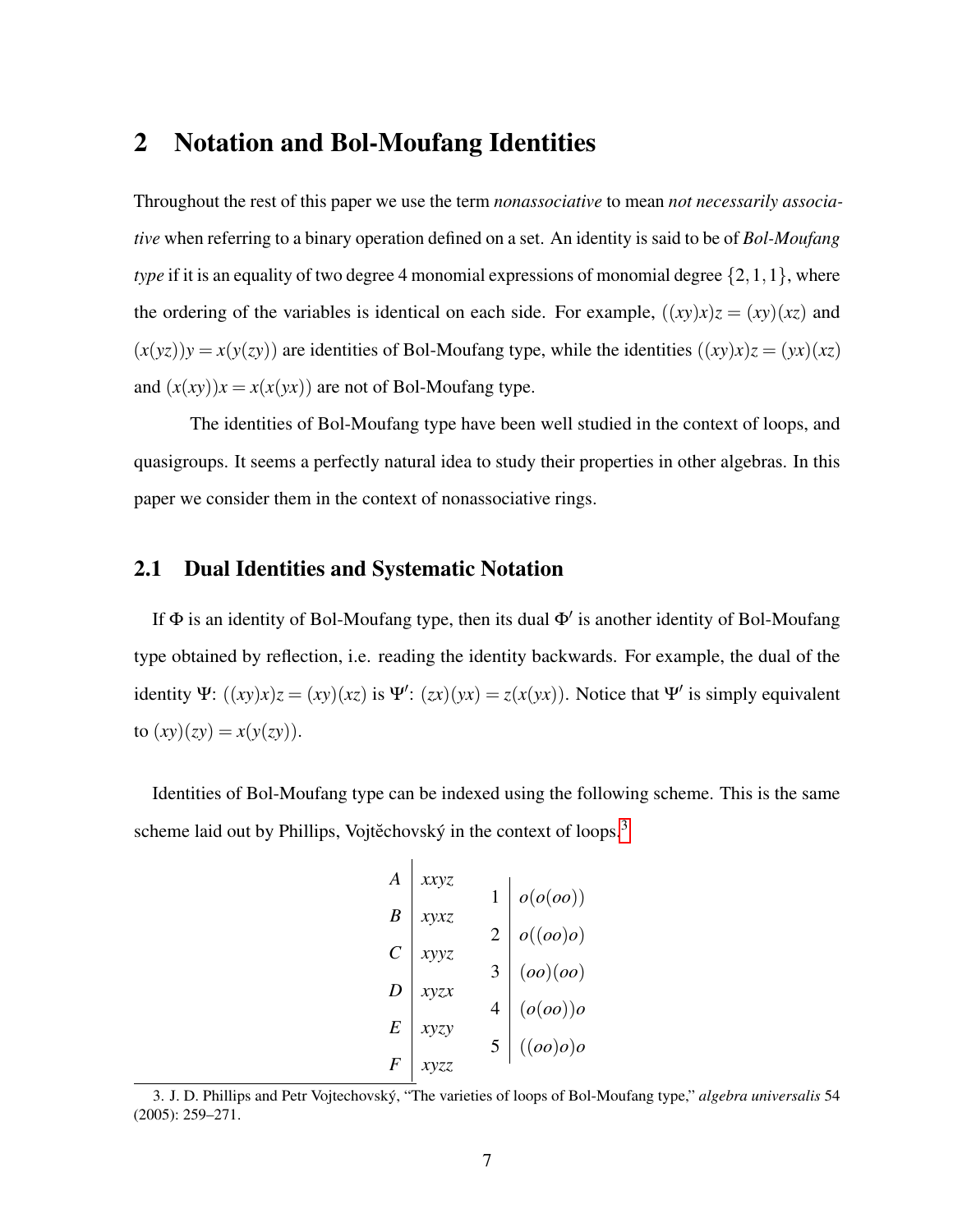For example, the identity  $x((yz)x) = (xy)(zx)$  may be called D23. Duality interacts nicely with this notation, i.e.  $A \leftrightarrow F$ ,  $B \leftrightarrow E$ ,  $C \leftrightarrow C$ ,  $D \leftrightarrow D$ , and  $1 \leftrightarrow 5$ ,  $2 \leftrightarrow 4$ ,  $3 \leftrightarrow 3$ . For example:  $B34' = E23$ ,  $F15' = A15$ , and  $D24' = D24$ . There is a total of 6· $\binom{5}{2}$  $2^{5}_{2}$  = 60 Bol-Moufang identities. Four of the sixty are self-dual identities: *C*15,*C*24,*D*15,*D*24.

#### <span id="page-18-0"></span>2.1.1 Linearized Bol-Moufang Identities

When in the context of non-binary, nonassociative rings (Chapter 3), we have an equivalent way to express the Bol-Moufang identities. The method of construction of linearized identities comes from Dart, Goodaire (2009). The linearized versions of these identities come from the idea that, since a second binary operation is being considered (+), we now have to consider sums of elements. The example below shows the construction of the linearized identity of the flexible law.

$$
(xy)x = x(yx); \forall x, y \in R = k[M]
$$
  
Let  $x = a + c$ ,  $y = b$ 

$$
((a+c)b)(a+c) = (a+c)(b(a+c))
$$

$$
(ab+cb)(a+c) = (a+c)(ba+bc)
$$

$$
(ab)a+(ab)c+(cb)a+(cb)c = a(ba)+a(bc)+c(ba)+c(bc)
$$

$$
(ab)c+(cb)a = a(bc)+c(ba)
$$

Notice that the flexible identity is expressible in two variables and the linearized version steps the identity up to three variables. Using the same construction the Bol-Moufang identities that are necessarily expressed with three variables will be linearized to four variables. Shown below is the identity B45 and it's linearized version.

$$
B45: (x(yx))z = ((xy)x)z
$$
  

$$
\mathscr{L}B45: (x(yz))w + (z(yx))w = ((xy)z)w + ((zy)x)w
$$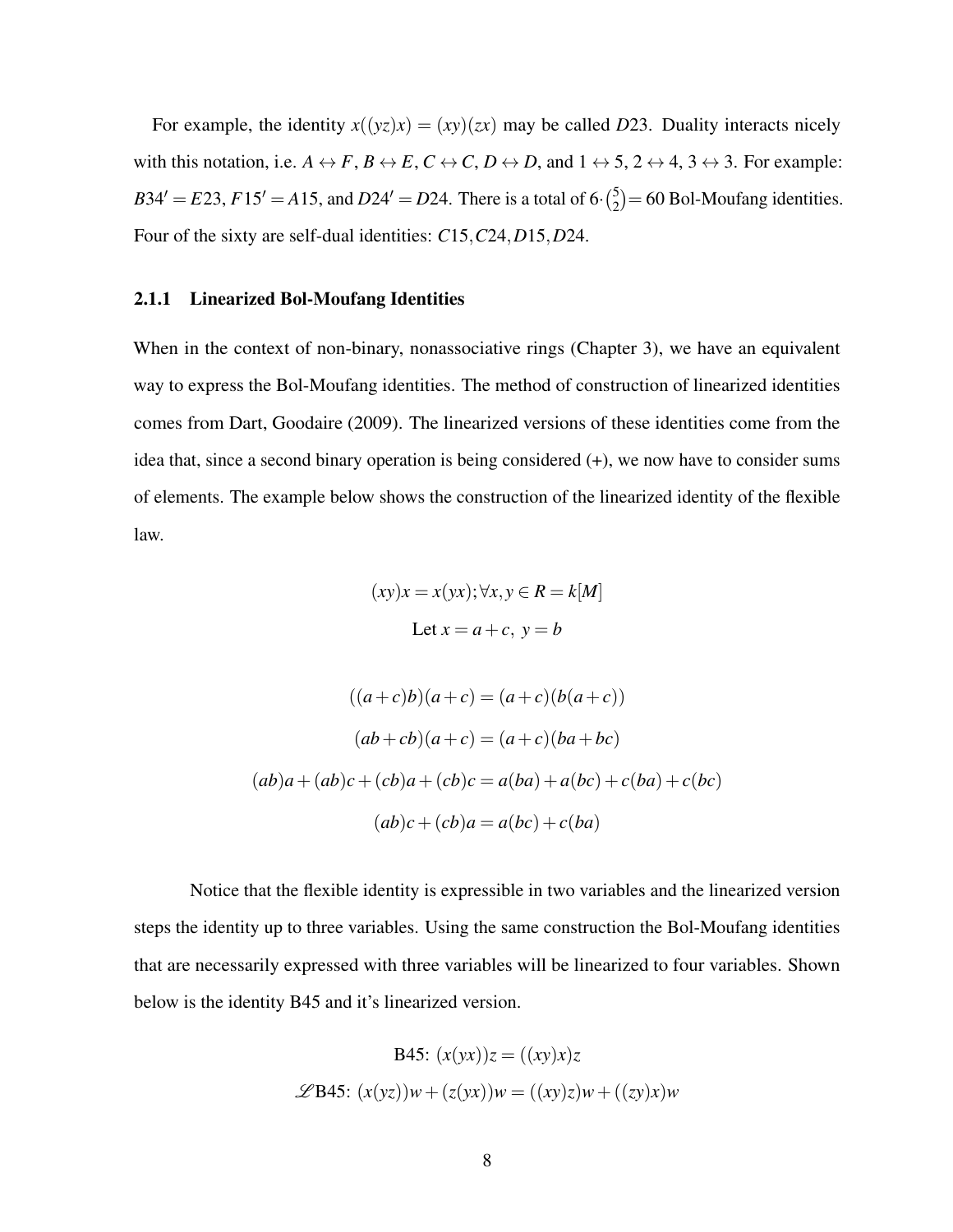When generating magma rings that satisfy Bol Moufang identities these identities must be realized through a different lens. When attempting to construct such rings, it is sufficient to consider just the underlying magma. But magmas only have one binary operation. To insure that the overarching *magma ring* inherits the linearized property we realize the linearized identity as the magma satisfying an equality of unordered pairs. Shown below is the unordered pair necessary to lift a magma that is flexible up to a magma ring that will satisfy  $\mathscr{L}B14$ .

$$
\{x*(y*(z*u)),z*(y*(x*u))\} = \{(x*(y*z)) * u, (z*(y*x)) * u\}
$$

| variety               | abbrev.       | defining identity                                                  | its name        |
|-----------------------|---------------|--------------------------------------------------------------------|-----------------|
| associative           | $\mathsf{A}$  | $(xy)z = x(yz)$                                                    |                 |
| extra                 | E             | $x(y(zx)) = ((xy)z)x$                                              | D <sub>15</sub> |
| Moufang               | M             | $(xy)(zx) = (x(yz))x$                                              | D34             |
| left Bol              | LB            | $x(y(xz)) = (x(yx))z$                                              | <b>B</b> 14     |
| right Bol             | RB            | $x((yz)y) = ((xy)z)y$                                              | E25             |
| $\mathcal{C}$         | $\mathcal{C}$ | $x(y(yz)) = ((xy)y)z$                                              | C15             |
| left C                | LC            | $(\mathbf{xx})(\mathbf{yz} = (\mathbf{x}(\mathbf{xy})))\mathbf{z}$ | A <sub>34</sub> |
| right C               | RC            | $x((yz)z) = (xy)(zz)$                                              | F23             |
| left alternative      | LA            | $x(xy) = (xx)y$                                                    |                 |
| right alternative     | <b>RA</b>     | $x(yy) = (xy)y$                                                    |                 |
| flexible              | FL            | $x(yx) = (xy)x$                                                    |                 |
| left nuclear square   | LN            | $(xx)(yz) = ((xx)y)z$                                              | A <sub>35</sub> |
| middle nuclear square | <b>MN</b>     | $x((yy)z) = (x(yy))z$                                              | C <sub>24</sub> |
| right nuclear square  | <b>RN</b>     | $x(y(zz)) = (xy)(zz)$                                              |                 |

## <span id="page-19-0"></span>2.1.2 Definitions of varieties of nonassociative rings Bol-Moufang type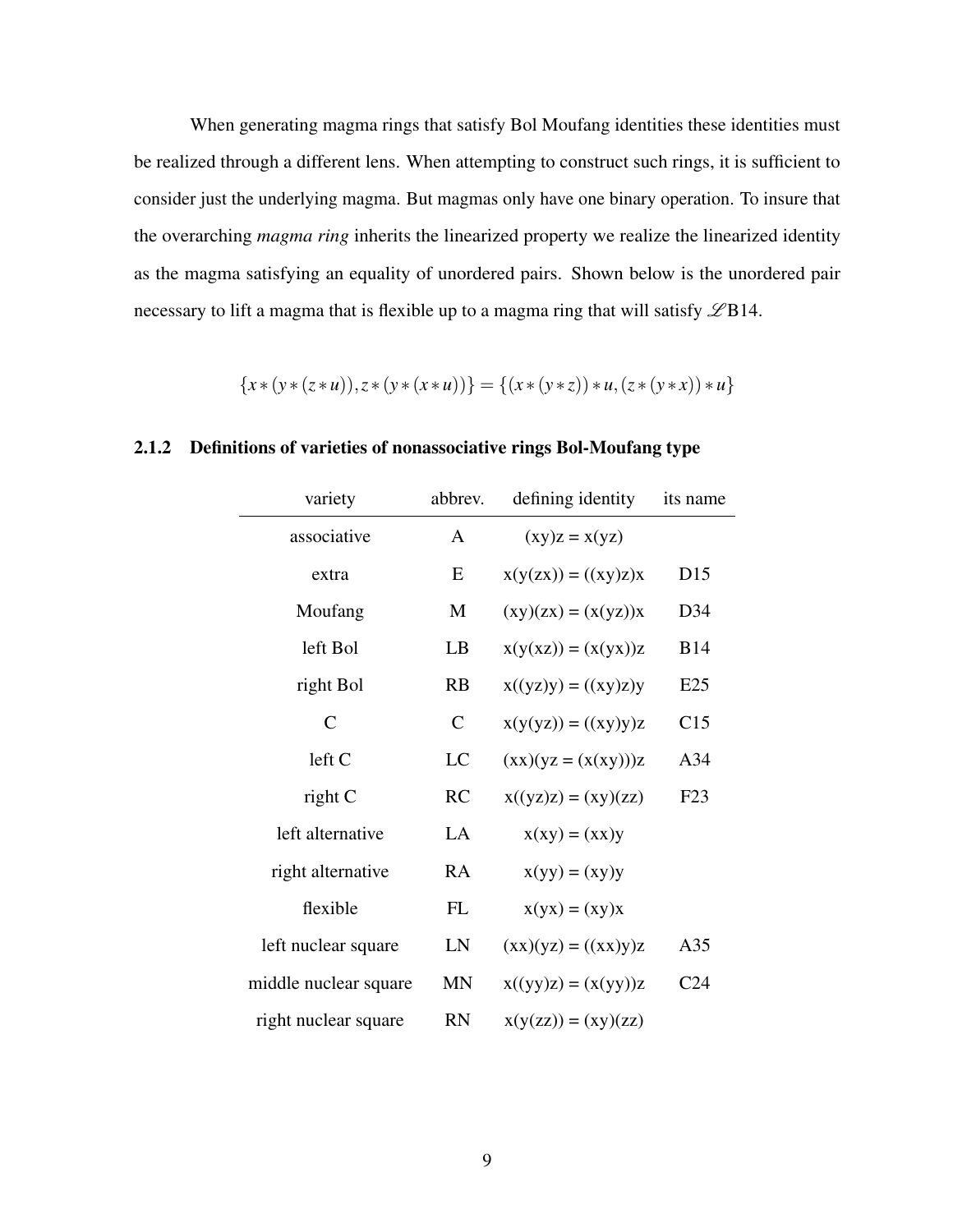## <span id="page-20-0"></span>2.2 Definitions

Definition 2.1 *(Nonassociative Ring) A nonassociative ring is a set R with two binary operations* + *and* · *possessing identities* 0 *and* 1 *respectively, such that* (*R*,+,0) *forms an Abelian group, and the operations obey the distributive law:*

$$
(a+b)(c+d) = ac + ad + bc + bd \quad \forall a, b, c, d \in R.
$$

Notice how this relaxes the semigroup condition on the second binary operation. A natural source of examples comes from *magma rings*, which are rings of the form  $R = \mathbb{Z}[M]$ where *M* is a *unital magma*, or more generally  $R = k[M]$  where *k* is a commutative ring or field.

Definition 2.2 *(Magma Ring) Let M be a unital magma and k a commutative ring. The magma ring*  $k[M]$  *is defined to be the set of all finite linear combinations*  $k_1a_1 + ... + k_na_n$  *where*  $k_i \in k$ *and*  $a_i \in M$ . The set  $R = k[M]$ , with its natural addition and multiplication structures, forms a *nonassociative ring.*

**Example 2.1** *Consider*  $\mathbb{Z}[M] = span_{\mathbb{Z}}(1,\beta,\gamma)$ *, where the unital magma*  $M = {\alpha, \beta, \gamma}$  *is given below.*

|              | 0              |         |     | γ |
|--------------|----------------|---------|-----|---|
|              | 0              | 0       | 1 ) | 0 |
| $\mathbf{1}$ | $\overline{0}$ |         | β   | γ |
| $\beta$      | $\overline{0}$ | $\beta$ | γ   |   |
| $\gamma$     | $\overline{0}$ |         | γ   |   |

<span id="page-20-1"></span>Figure 10: A non-communicative, non-associative magma

Notice that the unital magma *M* is not commutative nor associative, for example,  $\gamma \cdot \beta \neq 0$  $\beta \cdot \gamma$  and  $(\gamma \cdot \beta) \cdot \gamma \neq \gamma \cdot (\beta \cdot \gamma)$ . The ring  $\mathbb{Z}[M]$  inherits these properties from *M*.

As an aid in understanding the arithmetic in  $\mathbb{Z}[M]$ , consider the elements  $\gamma + \beta$  and  $1-3\beta$ . Addition and multiplication behave in the natural ways,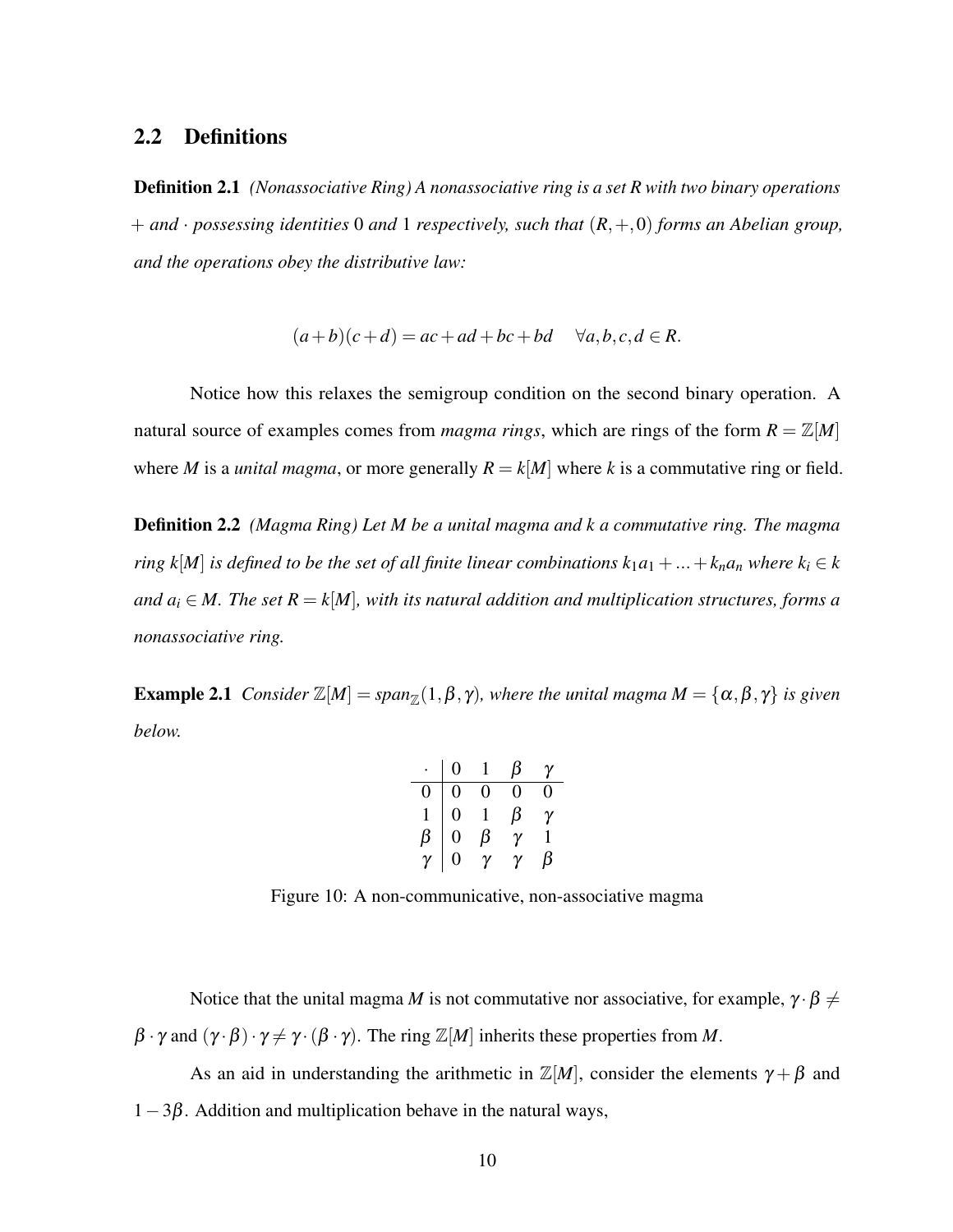$$
(\gamma + \beta) + (1 - 3\beta) = 1 + \gamma - 2\beta
$$
  

$$
(\gamma + \beta) \cdot (1 - 3\beta) = (\gamma \cdot 1) - 3(\gamma \cdot \beta) + (\beta \cdot 1) - 3(\beta \cdot \beta)
$$
  

$$
= \gamma - 3\gamma + \beta - 3\gamma
$$
  

$$
= -5\gamma + \beta
$$

Of course, one is free to consider the magma ring  $R = k[M]$  when *k* is any commutative ring, for example  $R = (\mathbb{Z}/n)[M], R = \mathbb{R}[M], R = \mathbb{C}[M], R = \mathbb{F}_p[M]$ , etc.

**Example 2.2** (a magma ring where the magma contains zero) Consider the magma ring  $R =$  $\mathbb{Z}[M] = span_{\mathbb{Z}}(0,1,\alpha,\beta) = span_{\mathbb{Z}}(1,\alpha,\beta)$ *, where the unital magma*  $M = \{0,1,\alpha,\beta\}$  *is given below:*

|          |   |          | $\alpha$ | В |
|----------|---|----------|----------|---|
| 0        | 0 | 0        | $_{0}$   | 0 |
|          | 0 |          | $\alpha$ | β |
| $\alpha$ | 0 | $\alpha$ | 0        |   |
| ß        | 0 | β        |          | 0 |

<span id="page-21-0"></span>Figure 11: A unital magma that is both non-communicative and non-associative magma

One can see that this unital magma *M* is commutative and not associative. Therefore the magma ring  $R = \mathbb{Z}[M]$  is also commutative and not associative. The ring R is actually of Bol-Moufang type, since it is flexible (for all  $x, y \in R$  we have  $(xy)x = x(yx)$ , which is equivalent to B45, D24, E12). It happens to inherit that property from its underlying magma, but as mentioned above, is an atypical phenomenon.

In Example [4.4](#page-35-1) we use the finite 27-element ring  $\mathbb{F}_3[M]$  as an example of a nonassociative ring that is flexible (FL) but not left or right alternative (LA,RA).

We clearly know the behavior of the elements 0 and 1, so the very same magma *M* can be more compactly described as: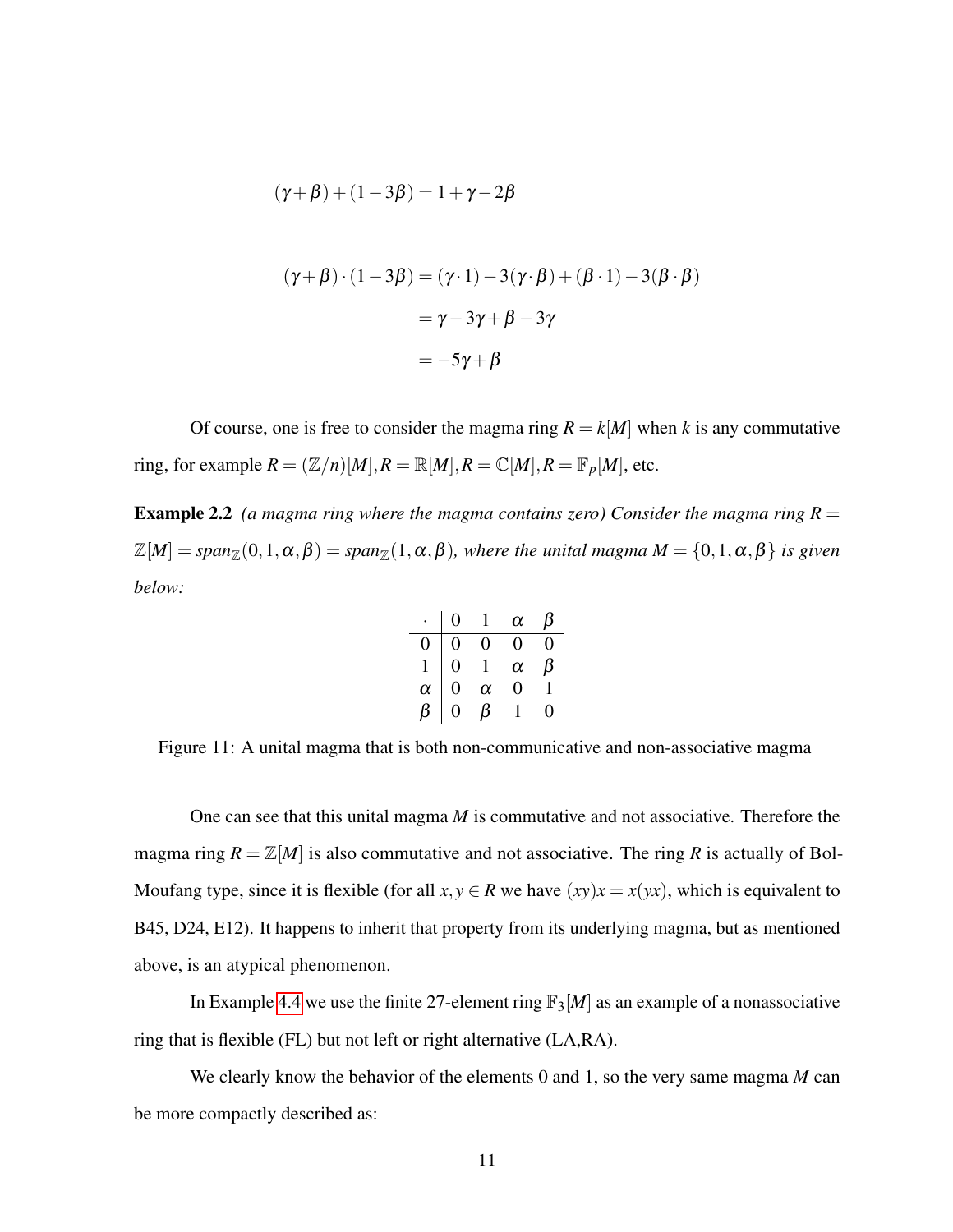$$
\begin{array}{c|cc}\n\cdot & \alpha & \beta \\
\hline\n\alpha & \beta & 1 \\
\beta & 1 & 0\n\end{array}
$$

<span id="page-22-1"></span>Figure 12: Simplified Cayley table of magma ring in Example [2.2.](#page-21-0)

Throughout the paper, we employ these compact expressions whenever convenient.

**Example 2.3** (a magma ring where the magma contains zero) Consider the magma ring  $R =$  $\mathbb{Z}[M] = span_{\mathbb{Z}}(0,1,\alpha,\beta) = span_{\mathbb{Z}}(1,\alpha,\beta)$ *, where the unital magma*  $M = \{0,1,\alpha,\beta\}$  *is given below:*

|          |              |          | $\alpha$ |   |
|----------|--------------|----------|----------|---|
|          | D            | 0        | 0        | 0 |
|          | $\mathbf{0}$ |          | $\alpha$ | З |
| $\alpha$ | 0            | $\alpha$ | 0        |   |
|          | ٠)           |          |          | 0 |

<span id="page-22-2"></span>Figure 13: A magma that contains zero

In the first chapter we examine structures of nonassociative rings that are *binary*. This structure admits a finer structure than the non-binary rings.

Definition 2.3 *(Binary Ring) Let B be a nonassociative ring as described above in which*  $x + x = 0$  *is satisfied for all x in the ring.* 

<span id="page-22-0"></span>Definition 2.4 *(Non-binary rings) We call a ring non-binary if the kernel of multiplication by* 2 *is trivial, i.e.*  $K = 0$ *. Equivalently:*  $2x = 0$  *implies*  $x = 0$ *.*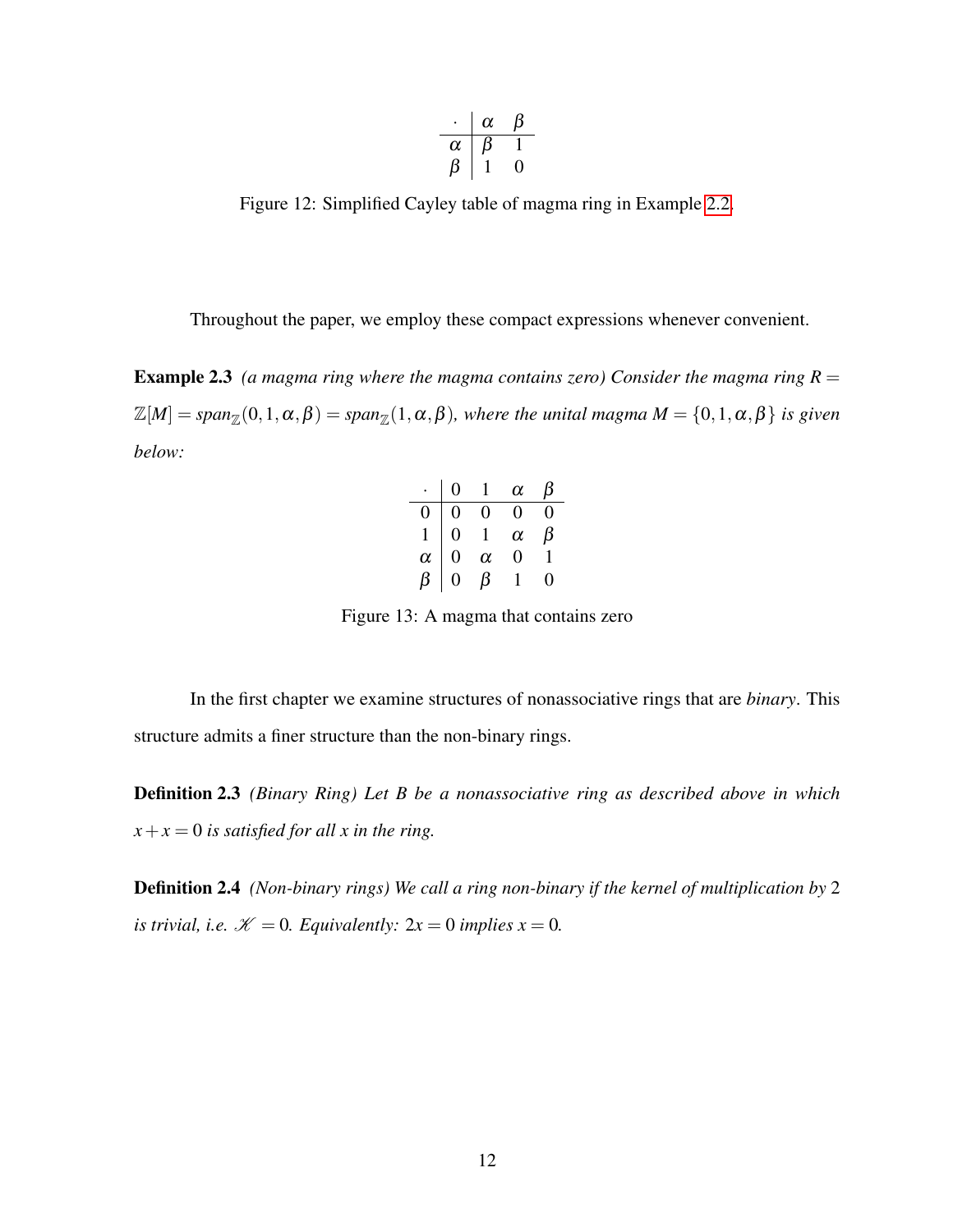# 3 Varieties of Binary Nonassociative Rings of Bol-Moufang Type

The main result of this chapter is a classification of nonassociative rings of Bol-Moufang type. The term binary comes from the fact that elements in the nonassociative ring are allowed to satisfy  $x + x = 0$  for some nonzero *x*.

This case has a finer structure than we observe in the next chapter. In the next chapter we also discuss how some of these distinguishing examples from the binary case were used to construct counterexamples for the non-binary case as well.

## <span id="page-23-0"></span>3.1 Main Result 1

Theorem 3.1 *(Hemmila, Phillips, Rowe, White) The variety of binary nonassociative rings of Bol-Moufang type consists of thirteen classes: and finally the associative class (A) consisting of the remaining thirty Bol-Moufang identities, all equivalent to associativity.*



<span id="page-23-1"></span>Figure 14: Hasse diagram of implications for binary nonassociative rings of Bol-Moufang type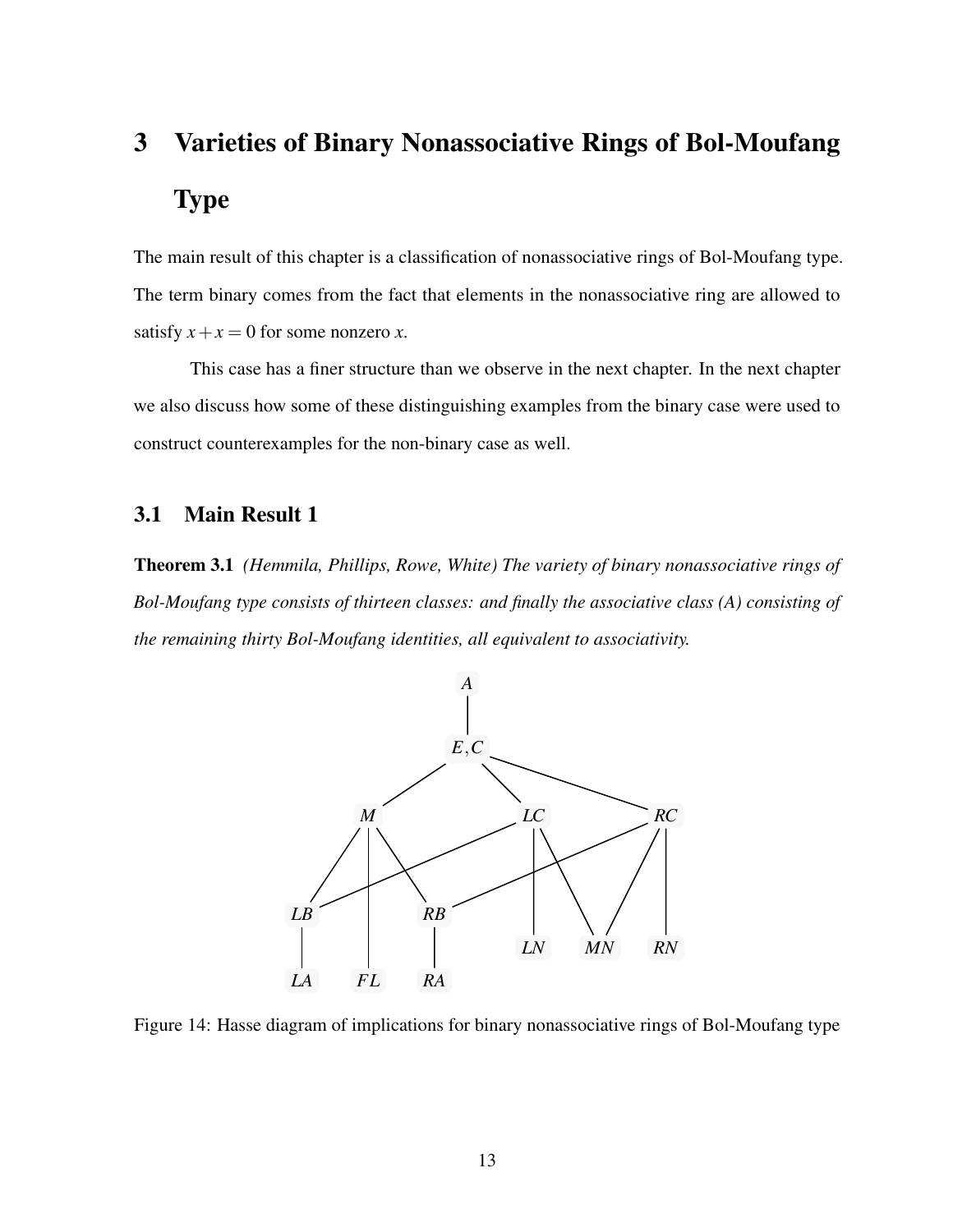This diagram can also be realized through the lens of duality. In the Hasse diagram below imagine that the mirror plane is duality and the right identities are coming out of the plane and the left identities are behind the plane.



<span id="page-24-1"></span>Figure 15: Mirror Hasse diagram of implications in Binary Nonassociative Rings of Bol-Moufang Type

### <span id="page-24-0"></span>3.2 Equivalences

Proposition 3.1 *The following Bol-Moufang identities are equivalent to the defining identity for associativity: A12, A23, A24, A25, B12, B13, B24, B25, B34, B35, C13, C23, C34, C35, D12, D13, D14, D25, D35, D45, E13, E14, E23, E24, E35, E45, F14, F24, F34, F45.*

Proposition 3.2 *The following Bol-Moufang identities are equivalent to the defining identity for (E,C): B23, D15, E34, C15.*

Proposition 3.3 *The following Bol-Moufang identities are equivalent to the defining identity for Moufang: B15, D23, D34, E15.*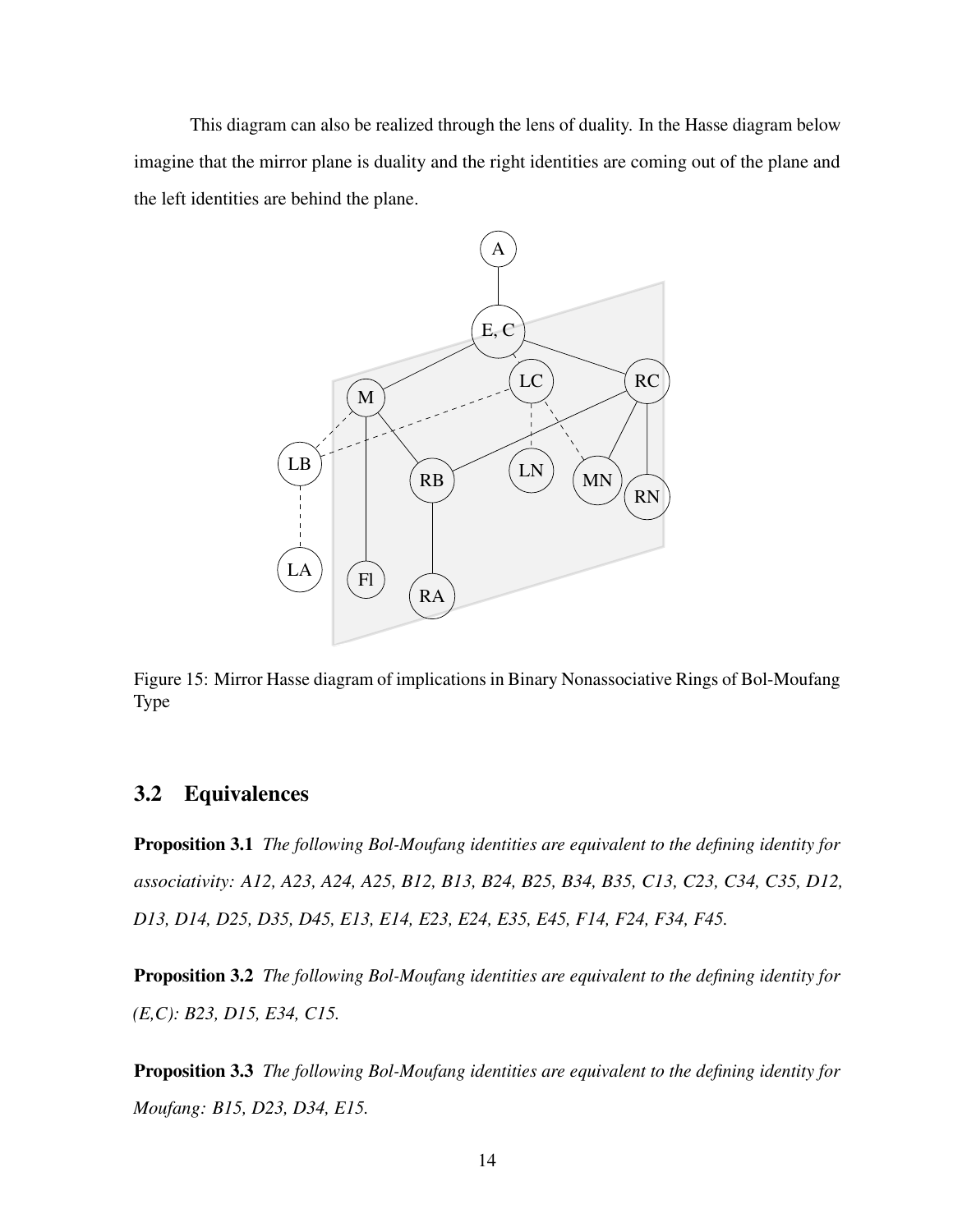Proposition 3.4 *The following Bol-Moufang identities are equivalent to the defining identity for RC: C25, F15, F23, F25.*

Proposition 3.5 *The following Bol-Moufang identities are equivalent to the defining identity for LC: A14, A15, A34, C14.*

Proposition 3.6 *The following Bol-Moufang identities are equivalent to the defining identity for RA: C45, F12, F35.*

Proposition 3.7 *The following Bol-Moufang identities are equivalent to the defining identity for LA: A13, A45, C12.*

Proposition 3.8 *The following Bol-Moufang identities are equivalent to the defining identity for LA: B45, D24, E12.*

Identities not shown by Propositions 3.1-3.8 are A35, B14, C15, C24, E25 and F13. These are the defining identities of LN, LB, CL, MN, RB and RN, respectively.

### <span id="page-25-0"></span>3.3 Select Proofs

All of the proofs of implications and equivalence have been verified using the automated theorem prover9.<sup>[4](#page-1-1)</sup> In this chapter and the next we include some select proofs.

**Proof 3.1** *(LC implies LA) Notice if we take A14, with*  $y = 1$ , A15 with  $z = 1$ , A34 with  $z = 1$ , *C14 with*  $x = 1$ *. Then we see that they are all LA.* 

 $\Box$ 

Proof 3.2 *(The A14, A15, A34, C14 are equivalent) First show that C14 implies to A14. Start with*  $\mathscr{L}CI4$  *as C14 implies*  $\mathscr{L}CI4$  *by construction.*  $(x(yu))z + (x(uy))z = x(y(uz)) + x(u(yz))$ . Let  $u =1$ . We have,  $(x(xy))z + (x(yx))z = x(x(yz)) + x(y(xz))$ . Since LC is LA we can re-associate and *cancel to have*  $(x(xy))z = x(x(yz))$ . We are done.

<sup>4.</sup> William McCune, *Prover9/Mace4/LADR*, Download at [https://www.cs.unm.edu/~mccune/prover9/,](https://www.cs.unm.edu/~mccune/prover9/) November 2009.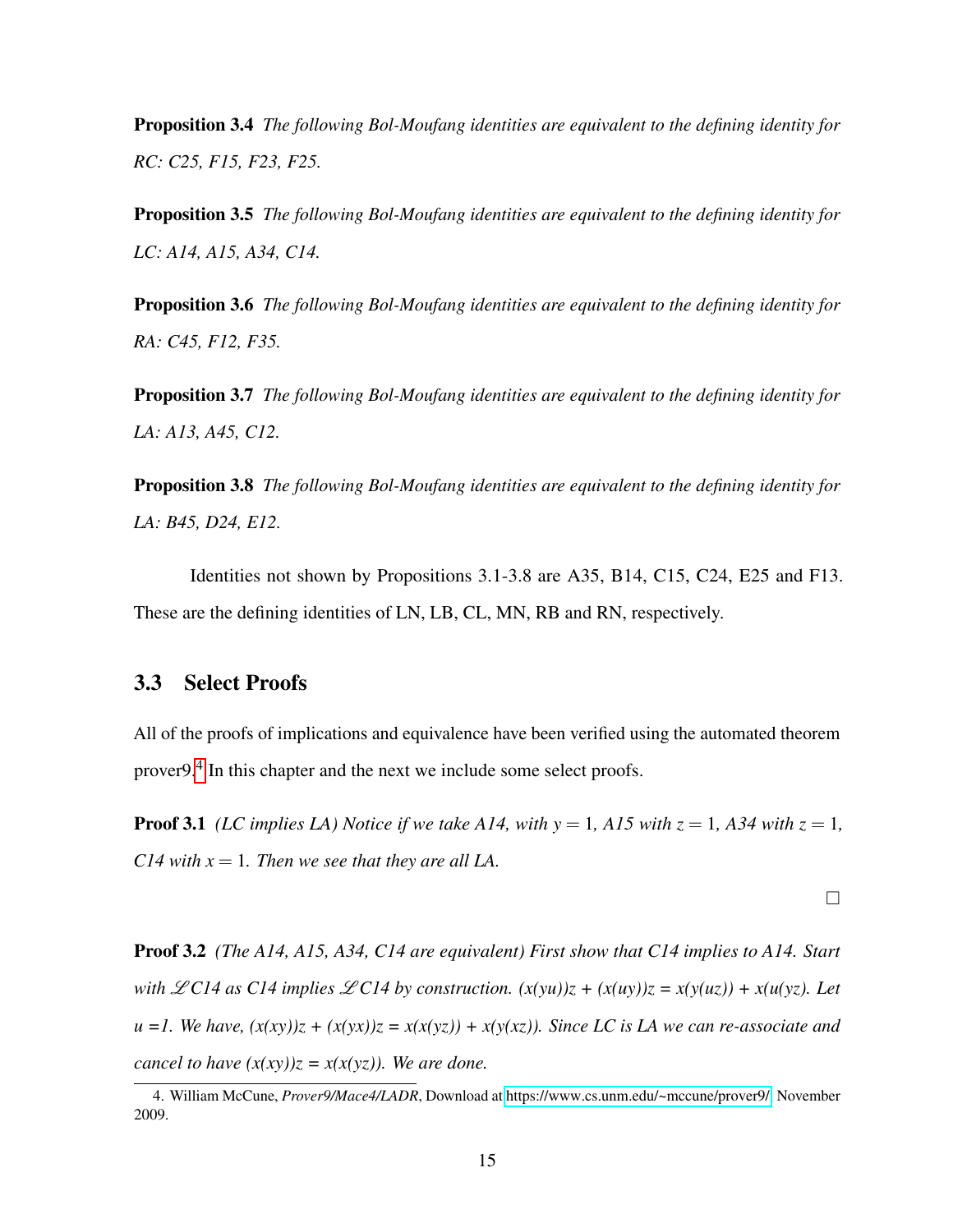*Now A14 implies C14 start with*  $\mathscr{L}LA14$ *.*  $x(y(zu)) + y(x(zu)) = (x(yz))u + (y(xz))u$ . Let z  $= y$  to get,  $x(y(yu)) + y(c(yu)) = (x(xy))u + (y(xy))u$ . Since LC is LA we can re-associate and *cancel to have*  $x(y(yu)) = (x(yy))u$ . We are done.

*Notice if we take A14, with*  $y = 1$ , *A15 with*  $z = 1$  *and A34 with*  $z = 1$ *. Then we see that they are all LA. We can re-associate to show all are equivalent.*

 $\Box$ 

**Proof 3.3** *(LC implies LB)* Start with C14,  $(x(y(yz))) = (x (yy))z$ . Notice if we let  $x = 1$ *then this we have left alternative. Then take*  $\mathscr{L}C14$ *.*  $(x(yz))u + (x(zy))u = x(z(yu)) + x(y(zu))$ *We use the fact we are LA and make the substitutions*  $y = x$ ,  $z = y$ , and  $u = z$ . Then we get  $x(x(yz)) + (x(yx))z = x(y(xz)) + x(x(yz))$  notice that the outside terms cancel as they are the *A14 (other LC identity) identity. We are left with*  $(x(yx))z = x(y(xz))$ , which is B14 (LB).

 $\Box$ 

#### <span id="page-26-0"></span>3.4 Distinguishing Examples

The following section shows the distinctness of the different classes of binary nonassociative rings of Bol-Moufang type. Below is given a table to guide the reader quickly to the desired counterexample. The row is be the class that the example satisfies and the column is all of the classes that it is not. For instance Example 3.3 shows an model that is LC but not A, (E,C), M, RB, FL, or RA. the ' symbol is to indicate the example is to be duel to the given example. The duel example is simply the transpose of the given model. So for an example that is RC not A, (E,C), M, LC, LB, LA , FL, RA or LN. You could take the transpose of Example 3.3.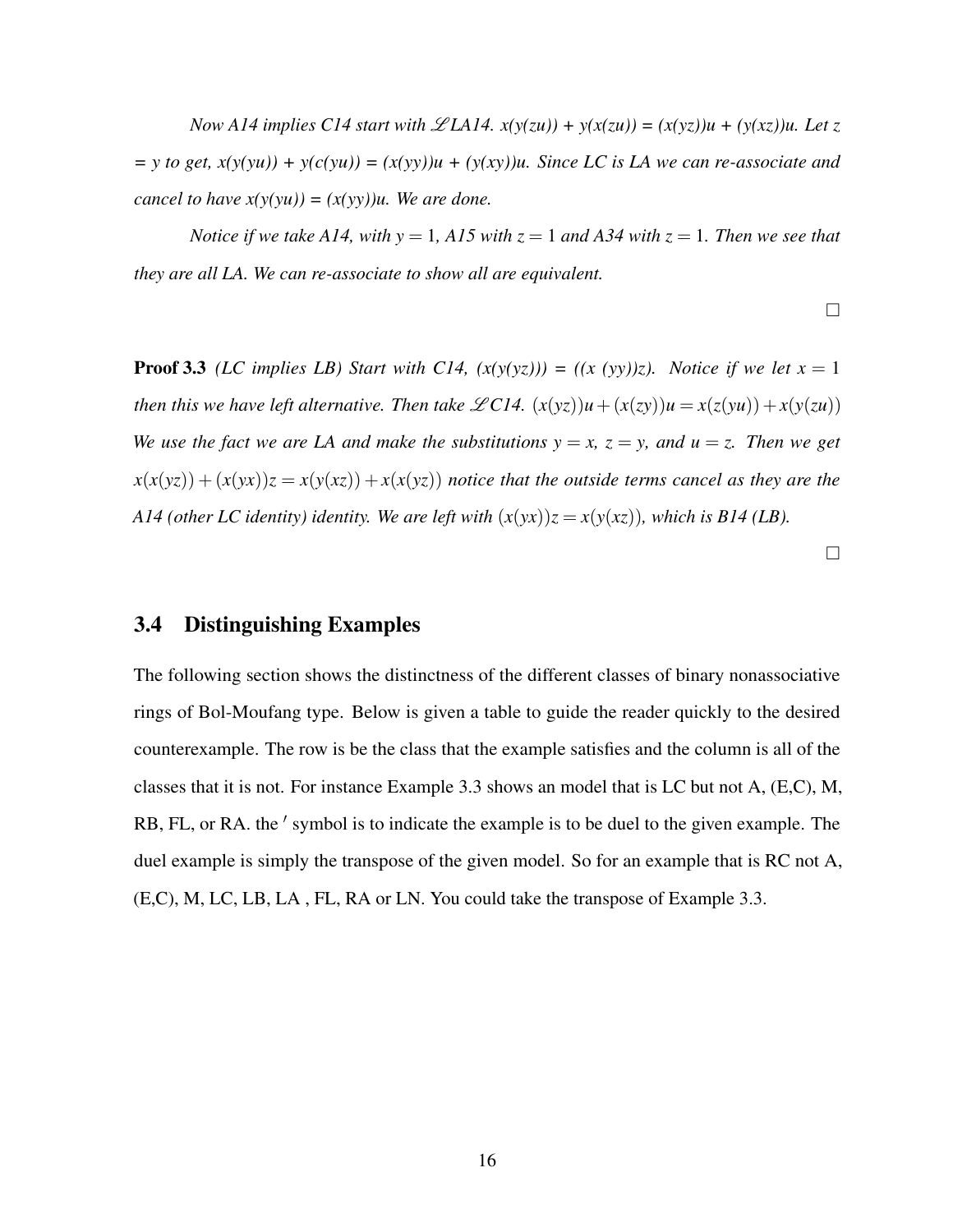|           | A           | E,C            | M           | LC          | RC          | LB          | <b>RB</b> | LA          | FL          | RA      |             | MN          | <b>RN</b>   |
|-----------|-------------|----------------|-------------|-------------|-------------|-------------|-----------|-------------|-------------|---------|-------------|-------------|-------------|
| А         | $\circ$     | $\circ$        | $\circ$     | $\circ$     | $\circ$     | $\circ$     | $\circ$   | $\circ$     | $\circ$     | $\circ$ | $\circ$     | $\circ$     | $\circ$     |
| E,C       | 1           | $\circ$        | $\circ$     | $\circ$     | O           | O           | $\circ$   | $\circ$     | $\circ$     | O       | O           | $\circ$     | ∩           |
| M         | 2           | $\overline{2}$ | $\circ$     | 2           | 2           | $\circ$     | $\circ$   | $\circ$     | $\circ$     | $\circ$ | 2           | 2           | ႒,          |
| LC        | 3           | 3              | 3           | $\circ$     | 3           | $\circ$     | 3         | $\circ$     | 3           | 3       | $\circ$     | $\circ$     | ∩           |
| <b>RC</b> | 3'          | 3'             | 3'          | 3'          | $\circ$     | 3'          | $\circ$   | 3'          | 3'          | 3'      | 3'          | $\circ$     | ∩           |
| LB        | 4           | 4              | 4           | 4           | 4           | $\circ$     | 4         | $\circ$     | 4           | 4       | 4           | 4           |             |
| RB        | $4^{\circ}$ | $4^{\circ}$    | $4^{\circ}$ | $4^{\circ}$ | $4^{\circ}$ | $4^{\circ}$ | $\circ$   | $4^{\circ}$ | $4^{\circ}$ | $\circ$ | $4^{\circ}$ | $4^{\circ}$ | $4^{\circ}$ |
| LA        | 5           | 5              | 5           | 5           | 5           | 5           | 5         | $\circ$     | 5           | 5       | 5           | 5           |             |
| <b>FL</b> | 6           | 6              | 6           | 6           | 6           | 6           | 6         | 6           | $\circ$     | 6       | 6           | 6           |             |
| RA        | 5'          | 5'             | 5'          | 5'          | 5'          | 5'          | $\circ$   | $5^{\circ}$ | 5'          | $\circ$ | 5'          | 5'          | 5'          |
| LN        |             |                |             |             |             |             |           |             |             |         | $\circ$     |             |             |
| <b>MN</b> | 8           | 8              | 8           | 8           | 8           | 8           | 8         | 8           | 8           | 8       | 8           | $\circ$     |             |
| <b>RN</b> | 7'          | 7,             | 7,          | 7,          |             | $7^,$       | 7,        |             | 7,          | 7'      | 7,          | 7'          | ∩           |

<span id="page-27-0"></span>Figure 16: Distinguishing examples of Binary Nonassociative Rings of Bol-Moufang Type

**Example 3.1** *((E,C) ring that is not A) Consider the 256-element magma ring*  $R = \mathbb{F}_2[1, \alpha, \beta, \gamma, \delta, \varepsilon, \zeta, \eta]$ *where:*

| $\begin{array}{c cccccccc} \alpha & \beta & \gamma & \delta & \varepsilon & \zeta & \eta \ \hline \alpha & 0 & 0 & \zeta & \varepsilon & 0 & 0 & 0 \ \beta & 0 & 0 & \delta & 0 & 0 & \varepsilon & 0 \ \gamma & \eta & \delta & 0 & 0 & 0 & 0 & 0 \ \delta & \varepsilon & 0 & 0 & 0 & 0 & 0 & 0 \ \epsilon & 0 & 0 & 0 & 0 & 0 & 0 & 0 \ \zeta & 0 & 0 & 0 & 0 & 0 & 0 & 0 \ \zeta & 0 & 0 & 0 & 0 & 0 & 0 & 0 \ \eta & 0 &$ |  |  |  |
|--------------------------------------------------------------------------------------------------------------------------------------------------------------------------------------------------------------------------------------------------------------------------------------------------------------------------------------------------------------------------------------------------------------------------------|--|--|--|
|                                                                                                                                                                                                                                                                                                                                                                                                                                |  |  |  |
|                                                                                                                                                                                                                                                                                                                                                                                                                                |  |  |  |
|                                                                                                                                                                                                                                                                                                                                                                                                                                |  |  |  |
|                                                                                                                                                                                                                                                                                                                                                                                                                                |  |  |  |
|                                                                                                                                                                                                                                                                                                                                                                                                                                |  |  |  |
|                                                                                                                                                                                                                                                                                                                                                                                                                                |  |  |  |
|                                                                                                                                                                                                                                                                                                                                                                                                                                |  |  |  |

<span id="page-27-1"></span>Figure 17: Ring that is (E, C) not A

One can verify that the ring *R* is in fact (E,C) (B23, D15, E34, C15). However it is not associative since  $(\beta \gamma) \alpha \neq \beta(\gamma \alpha)$ .

This could be the most interesting example in all of the paper. This is the only example that could not be stepped up to the non-binary case. This is because in the instance of the magma ring being non-binary, (E, C) collapses in to associativity.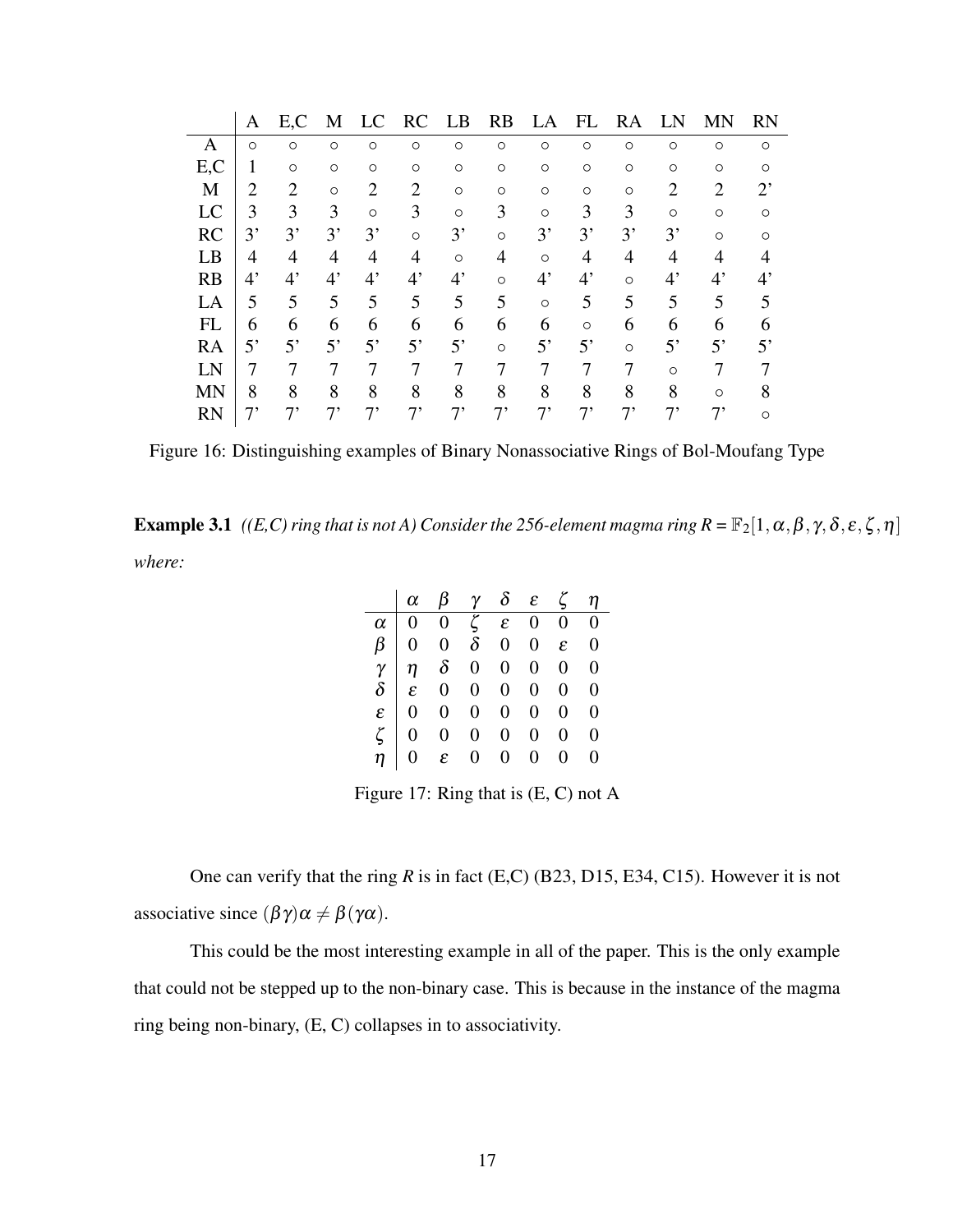Example 3.2 *((Moufang ring that is not LN, MN, RN) Consider the* 32*-element magma ring*  $R = \mathbb{F}_2[1, \alpha, \beta, \gamma, \delta]$  *where:* 

|          | $\alpha$ | β            | $\gamma$ | ስ            |
|----------|----------|--------------|----------|--------------|
| $\alpha$ | $\alpha$ | 0            | 0        | $\delta$     |
| ß        | β        | $_{0}$       | $\delta$ | 0            |
| γ        | γ        | $\delta$     | $\theta$ | 0            |
|          | $\theta$ | $\mathbf{0}$ | 0        | $\mathbf{0}$ |

<span id="page-28-0"></span>Figure 18: Moufang ring that is not LN, MN, RN

One can verify that the ring *R* is in fact Moufang (B15, D23, D34, E15). However, it is not left nuclear-square since  $((\alpha \alpha)\beta)\gamma \neq (\alpha \alpha)(\beta \gamma)$ ; it is not middle nuclear-square since  $(\gamma(\alpha\alpha))\beta \neq \gamma((\alpha\alpha)\beta)$ ; and finally it is not right nuclear-square since  $\gamma(\beta(\alpha\alpha)) \neq (\gamma\beta)(\alpha\alpha)$ .

This example does not push through, as this model was constructed using the binary assumption. I conjecture that there is in fact an underlying magma that could be muscled up to the non-binary case.

**Example 3.3** *(LC ring that is not FL, RA, RN) Consider the* 32-element magma ring  $R =$  $\mathbb{F}_2[1,\alpha,\beta,\gamma,\delta]$  *where:* 

|          | α         | В        | γ        | ð |
|----------|-----------|----------|----------|---|
| $\alpha$ | γ         | $\delta$ | γ        | 0 |
| ß        | $\dot{0}$ | 0        | $\delta$ | 0 |
| $\gamma$ | ν         | 0        | γ        | 0 |
| $\delta$ | $\delta$  | 0        | δ        | 0 |

<span id="page-28-1"></span>Figure 19: LC ring that is not FL, RA, RN

One can verify that the ring *R* is in fact LC (A14,A15,A34,C14). However, it is not flexible since  $(\alpha\beta)\alpha \neq \alpha(\beta\alpha)$ ; it is not right alternative since  $(\beta\alpha)\alpha \neq \beta(\alpha\alpha)$ ; and finally it is not right nuclear-square since  $\alpha(\beta(\gamma\gamma)) \neq (\alpha\beta)(\gamma\gamma)$ .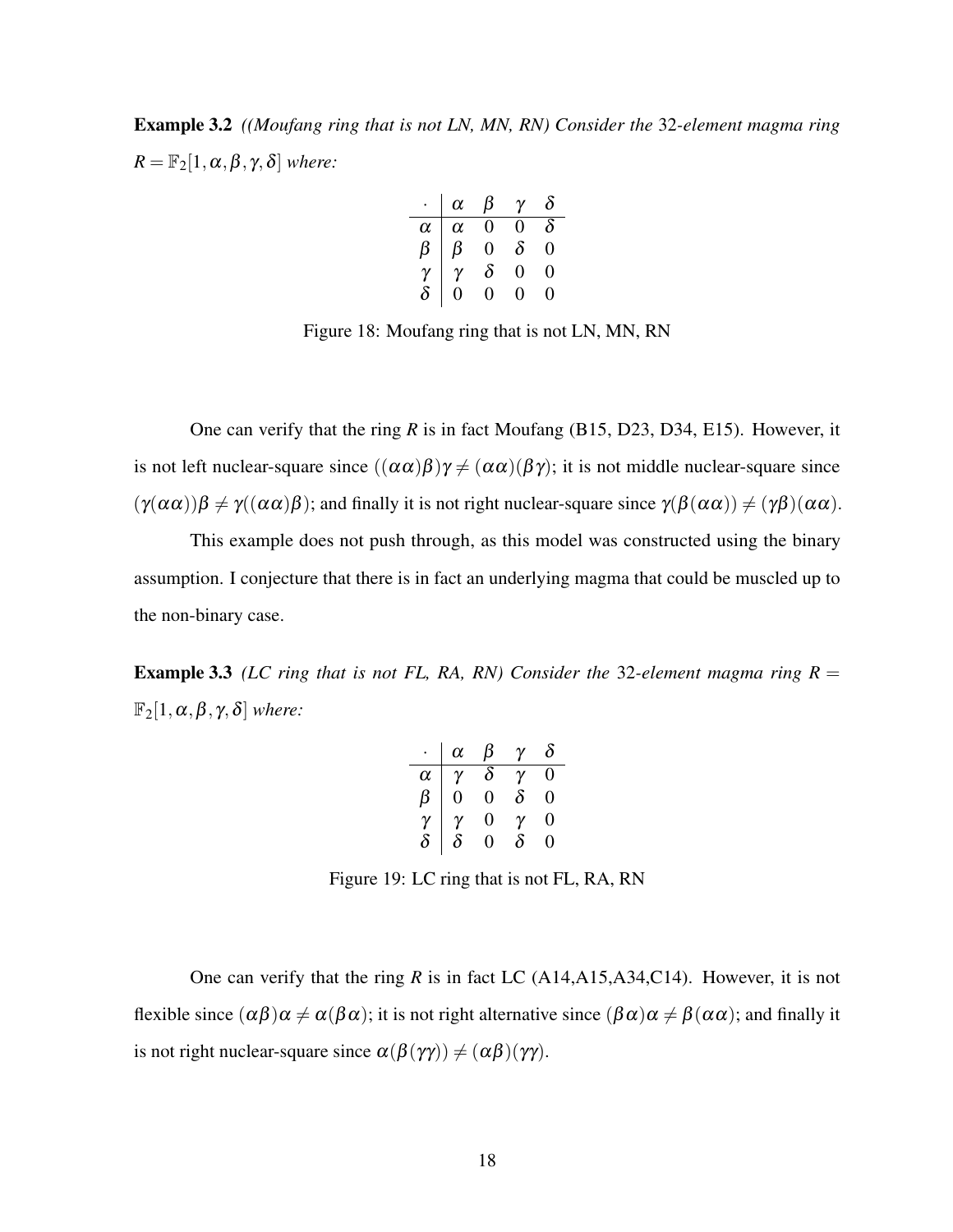Example 3.4 *(LB ring that is not FL, RA, LN, MN, RN) Consider the* 16*-element magma ring*  $R = \mathbb{F}_2[1, \alpha, \beta, \gamma]$  *where:* 

$$
\begin{array}{c|cc}\n\cdot & \alpha & \beta & \gamma \\
\hline\n\alpha & \alpha & \beta & 0 \\
\beta & \gamma & \gamma & 0 \\
\gamma & 0 & 0 & 0\n\end{array}
$$

<span id="page-29-0"></span>Figure 20: LB ring that is not FL, RA,, LA, MN, RN

One can verify that the ring  $R$  is in fact left Bol (B14). However, it is not flexible since  $(\alpha\beta)\alpha \neq \alpha(\beta\alpha)$ ; it is not right alternative since  $(\alpha\beta)\beta \neq \alpha(\beta\beta)$ ; it is not left nuclear-square since  $((\alpha \alpha)\beta)\beta \neq (\alpha \alpha)(\beta \beta)$ ; it is not middle nuclear-square since  $(\beta(\alpha \alpha))\beta \neq \beta((\alpha \alpha)\beta)$ ; and finally it is not right nuclear-square since  $\alpha(\beta(\alpha\alpha)) \neq (\alpha\beta)(\alpha\alpha)$ .

Example 3.5 *(LA ring that is not LB, FL, RA, LN, MN, RN) Consider the* 16*-element magma ring*  $R = \mathbb{F}_2[1, \alpha, \beta, \gamma]$  *where:* 

$$
\begin{array}{c|cc}\n\cdot & \alpha & \beta & \gamma \\
\hline\n\alpha & \alpha & \beta & \beta \\
\beta & 1 & \gamma & 0 \\
\gamma & \beta & 0 & 0\n\end{array}
$$

<span id="page-29-1"></span>Figure 21: LA ring that is not FL, RA, LN, MN, RN

One can verify that the ring *R* is in fact left alternative. However, it is not left Bol since  $\alpha(\gamma(\alpha\beta)) \neq (\alpha(\gamma\alpha))\beta$ ; it is not flexible since  $(\alpha\beta)\alpha \neq \alpha(\beta\alpha)$ ; it is not right alternative since  $(\alpha\beta)\beta \neq \alpha(\beta\beta)$ ; it is not left nuclear-square since  $((\alpha\alpha)\beta)\alpha \neq (\alpha\alpha)(\beta\alpha)$ ; it is not middle nuclear-square since  $(\alpha(\beta\beta))\alpha \neq \alpha((\beta\beta)\alpha)$ ; and finally it is not right nuclear-square since  $\beta(\alpha(\alpha\alpha)) \neq (\beta\alpha)(\alpha\alpha).$ 

This example also does not push through, as this model was constructed using the binary assumption. We conjecture that there is in fact an underlying magma that could be muscled up to the non-binary case. We are actively searching for this example to complete chapter 3.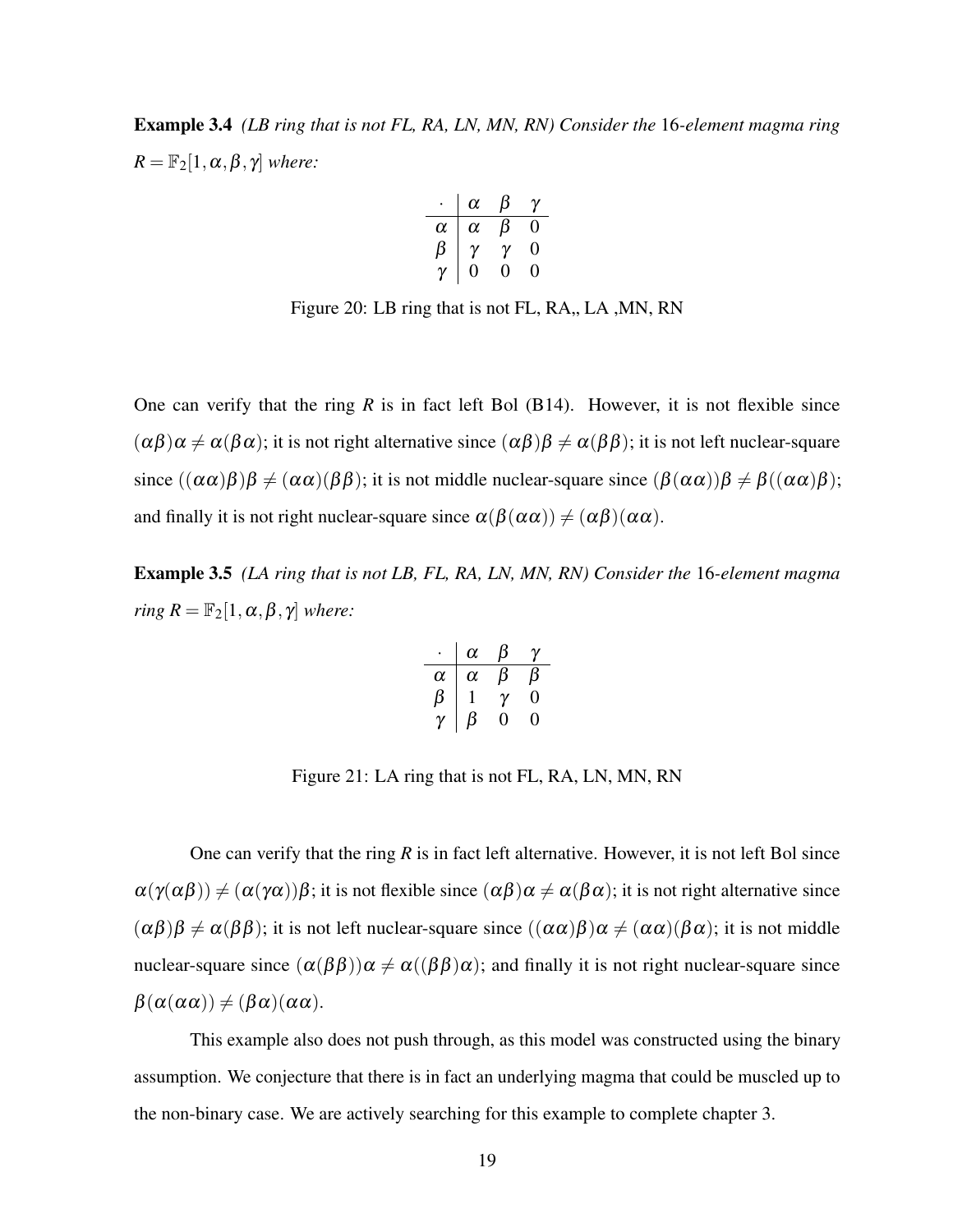Example 3.6 *(FL ring that is not LA, RA, LN, MN, RN) Consider the* 8*-element magma ring*  $R = \mathbb{F}_2[1, \alpha, \beta]$  *where:* 

$$
\begin{array}{c|cc}\n\cdot & \alpha & \beta \\
\hline\n\alpha & \beta & 0 \\
\beta & 0 & 1\n\end{array}
$$

<span id="page-30-0"></span>Figure 22: FL ring that is not LA, RA, LN, MN, RN

One can verify that the ring  $R$  is in fact flexible. However, it is not left alternative since  $(\alpha \alpha)\beta \neq \alpha(\alpha \beta)$ ; it is not right alternative since  $(\alpha \beta)\beta \neq \alpha(\beta \beta)$ ; it is not left nuclear-square since  $((\alpha\alpha)\beta)\alpha \neq (\alpha\alpha)(\beta\alpha)$ ; it is not middle nuclear-square since  $(\alpha(\alpha\alpha))\beta \neq \alpha((\alpha\alpha)\beta)$ ; and finally it is not right nuclear-square since  $\alpha(\beta(\alpha\alpha)) \neq (\alpha\beta)(\alpha\alpha)$ .

Example 3.7 *(LN ring that is not MN, RN, LA, FL, RA) Consider the* 8*-element magma ring*  $R = \mathbb{F}_2[1, \alpha, \beta]$  *where:* 

$$
\begin{array}{c|cc}\n\cdot & \alpha & \beta \\
\hline\n\alpha & \beta & 1 \\
\beta & \beta & \beta\n\end{array}
$$

<span id="page-30-1"></span>Figure 23: LN ring that is not MN,RN, LA, FL, RA

One can verify that the ring *R* is in fact left nuclear-square. However, it is not middle nuclear-square since  $(\alpha(\alpha\alpha))\beta \neq \alpha((\alpha\alpha)\beta)$ ; it is not right nuclear-square since  $\alpha(\alpha(\beta\beta)) \neq$  $(\alpha \alpha)(\beta \beta)$ ; it is not left alternative since  $(\alpha \alpha)\beta \neq \alpha(\alpha \beta)$ ; it is not flexible since  $(\alpha \beta)\alpha \neq \beta$  $\alpha(\beta\alpha)$ ; and finally it is not right alternative since  $(\alpha\beta)\beta \neq \alpha(\beta\beta)$ .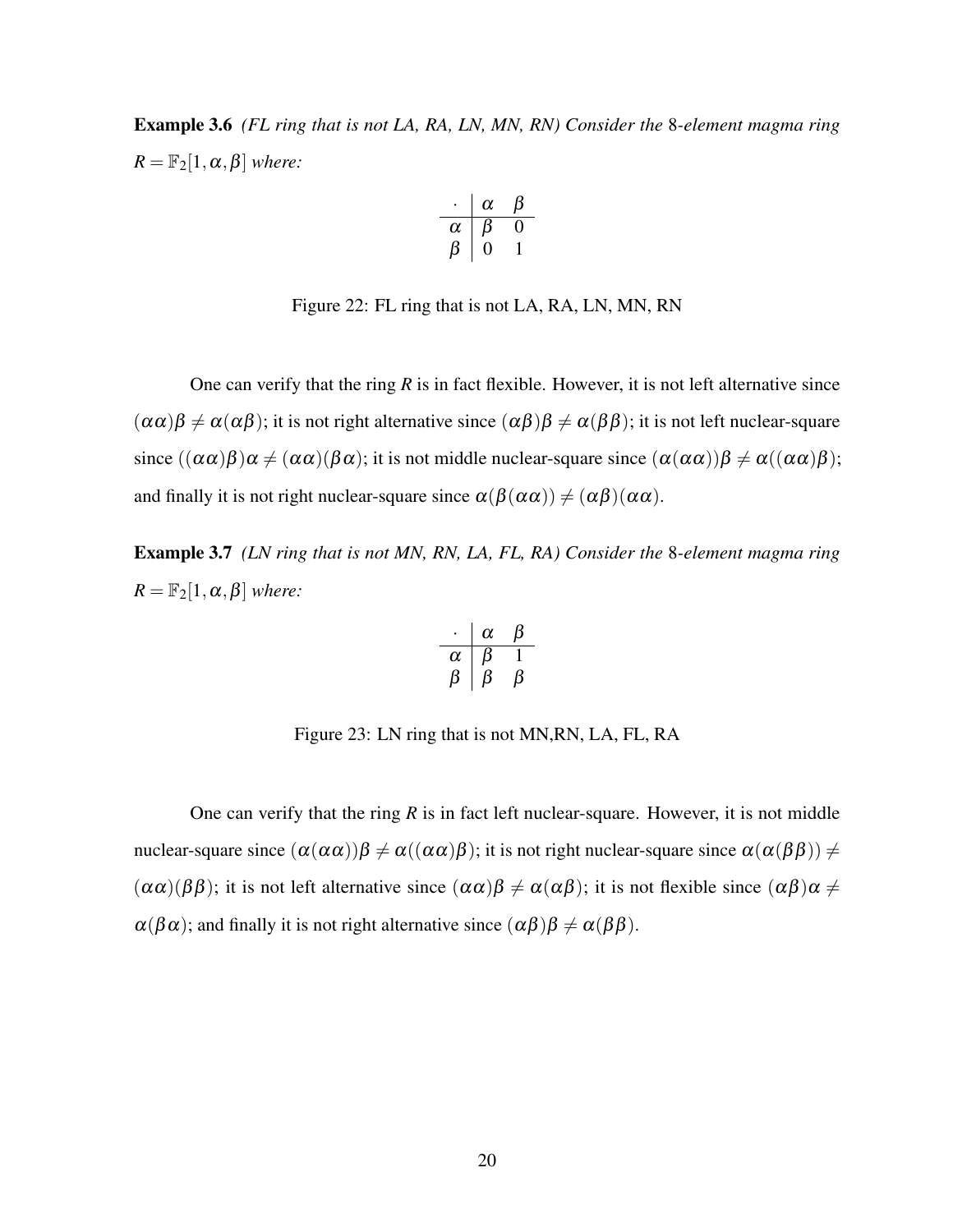Example 3.8 *(MN ring that is not LN, RN, LA, FL, RA) Consider the* 8*-element magma ring*  $R = \mathbb{F}_2[1, \alpha, \beta]$  *where:* 

$$
\begin{array}{c|cc}\n\cdot & \alpha & \beta \\
\hline\n\alpha & \beta & \beta \\
\beta & 0 & \beta\n\end{array}
$$

<span id="page-31-1"></span>Figure 24: MN ring that is not, LN, RN, LA, FL, RA

<span id="page-31-0"></span>One can verify that the ring *R* is in fact middle nuclear-square. However, it is not left nuclear-square since  $((\alpha \alpha)\alpha)\beta \neq (\alpha \alpha)(\alpha \beta)$ ; it is not right nuclear-square since  $\beta(\alpha(\alpha \alpha)) \neq \beta(\alpha(\alpha \alpha))$  $(\beta \alpha)(\alpha \alpha)$ ; and finally it is not flexible nor left/right alternative since  $(\alpha \alpha)\alpha \neq \alpha(\alpha \alpha)$ .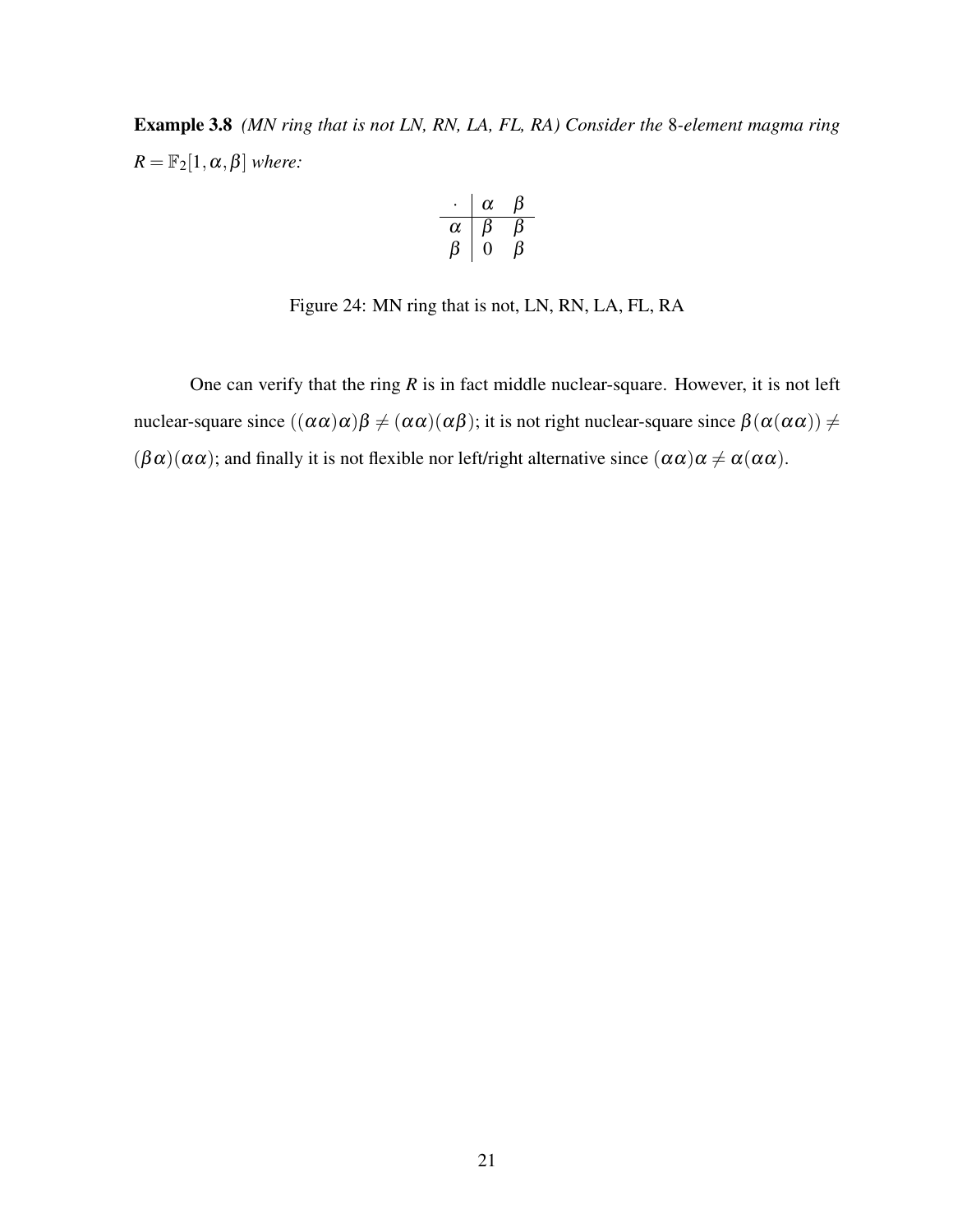# 4 Varieties of Non-Binary Nonassociative Rings of Bol-Moufang Type

The main result of this chapter is a classification of nonassociative rings of Bol-Moufang type subject to the condition:  $2x = 0$  implies  $x = 0$ , for every x. We refer to these rings as non-binary, and they form a suitably generic case, as most nonassociative rings are non-binary, in a certain sense.

## <span id="page-32-0"></span>4.1 Main Result 2

Conjucture 4.1 *(Hemmila, Phillips, Rowe, White) The variety of non-binary, nonassociative rings of Bol-Moufang type consists of seven equivalence classes: the left alternative class and its dual right alternative class, the flexible class, the left Bol class and its dual right Bol class, the Moufang class , and finally the associative class*



<span id="page-32-1"></span>Figure 25: Hasse diagram of implications for nonassociative rings of Bol-Moufang type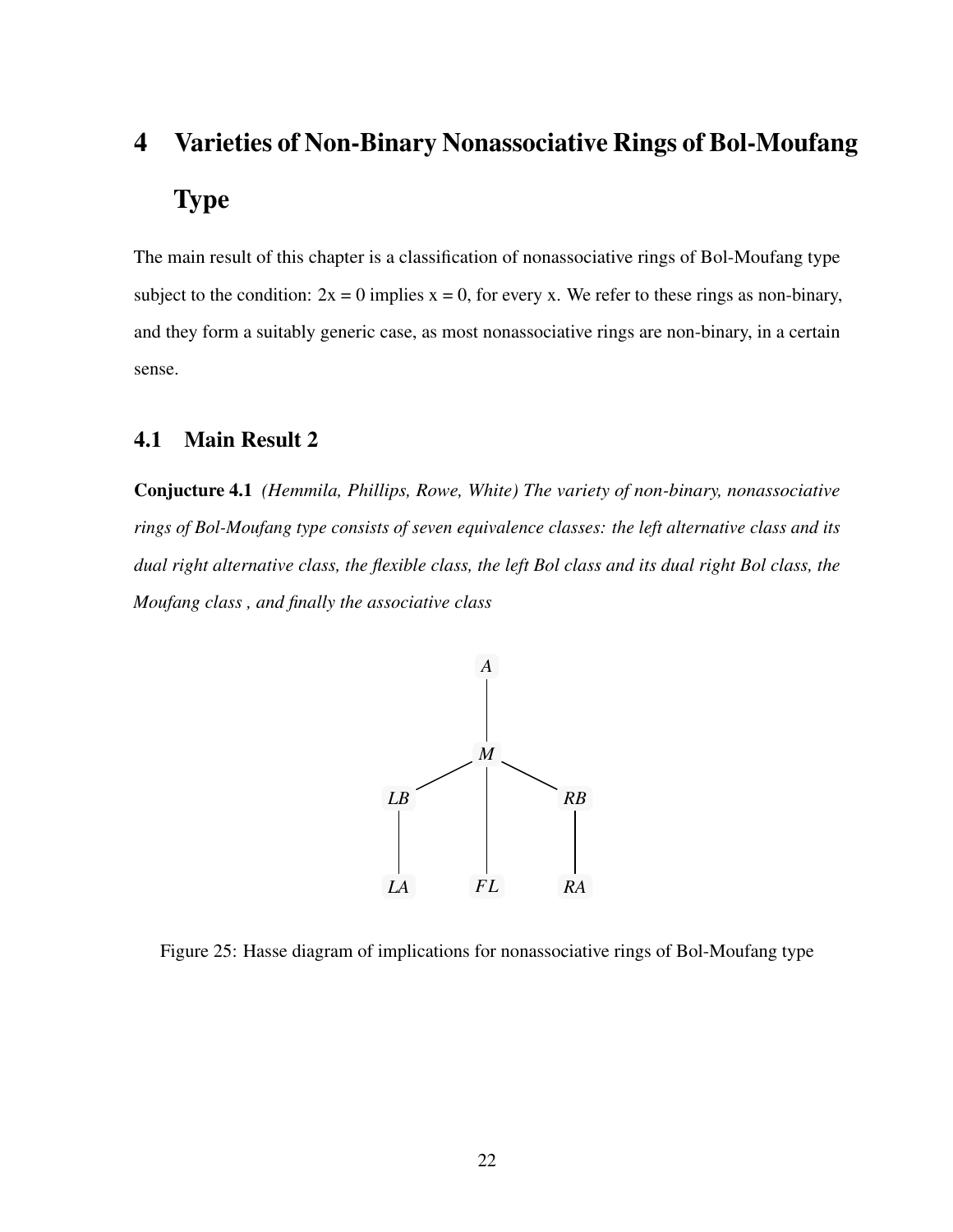## <span id="page-33-0"></span>4.2 Equivalences

Proposition 4.1 *The following Bol-Moufang identities are equivalent to the defining identity for Moufang: B15, D23, D34, E15.*

Proposition 4.2 *The following Bol-Moufang identities are equivalent to the defining identity for LA: A13, A45, C12.*

Proposition 4.3 *The following Bol-Moufang identities are equivalent to the defining identity for FL: B45, D24, E12.*

Proposition 4.4 *The following Bol-Moufang identities are equivalent to the defining identity for RA: C45, F12, F35.*

Two identities not shown by Propositions 4.1-4.4 are B14 and E25 which are the defining identities for LB and RB respectively. The remaining forty-five identities are all equivalent to associativity.

#### <span id="page-33-1"></span>4.3 Select Proofs

**Proof 4.1** *(Moufang implies Flexible)* Start with  $\mathscr{L}B15$ ,  $x(y(zw)) + z(y(xw)) = ( (xy)z)w +$ *((zy)x)w. Set z = x to get 2(x(y(xw))) = 2(((xy)x)w). Then since this is the non binary case*  $(x(y(xw))) = (((xy)x)w)$ . We can set w=1 to see that Moufang implies flexible.

Proof 4.2 *This has the same beginning as the last proof.*

*Start with*  $\mathscr{L}B15$ ,  $x(y(zw)) + z(y(xw)) = ((xy)z)w + ((zy)x)w$ . *Set*  $z = x$  to get  $2(x(y(xw)))$  $= 2((x \cdot y \cdot x) \cdot w)$ . Then since this is the non binary case  $(x(y(x \cdot w))) = ((x \cdot y \cdot x) \cdot w)$ . Since above we *showed Moufang is Flexible x(y(xw))* = (x(yx))w. Now let x=x+z and distribute to get x(y(xw)) +  $x(y(zw)) + z(y(xw)) + z(y(zw)) = (x(yx))w + (x(yz))w + (z(yx))w + (z(yz))w$ . Since we know that  $x(y(xw)) = (x(yx))w$  we cancel to get  $x(y(zw)) + z(y(xw)) = (x(yz))w + (z(yx))w$ , which is  $\mathscr{L}B14$ .

 $\Box$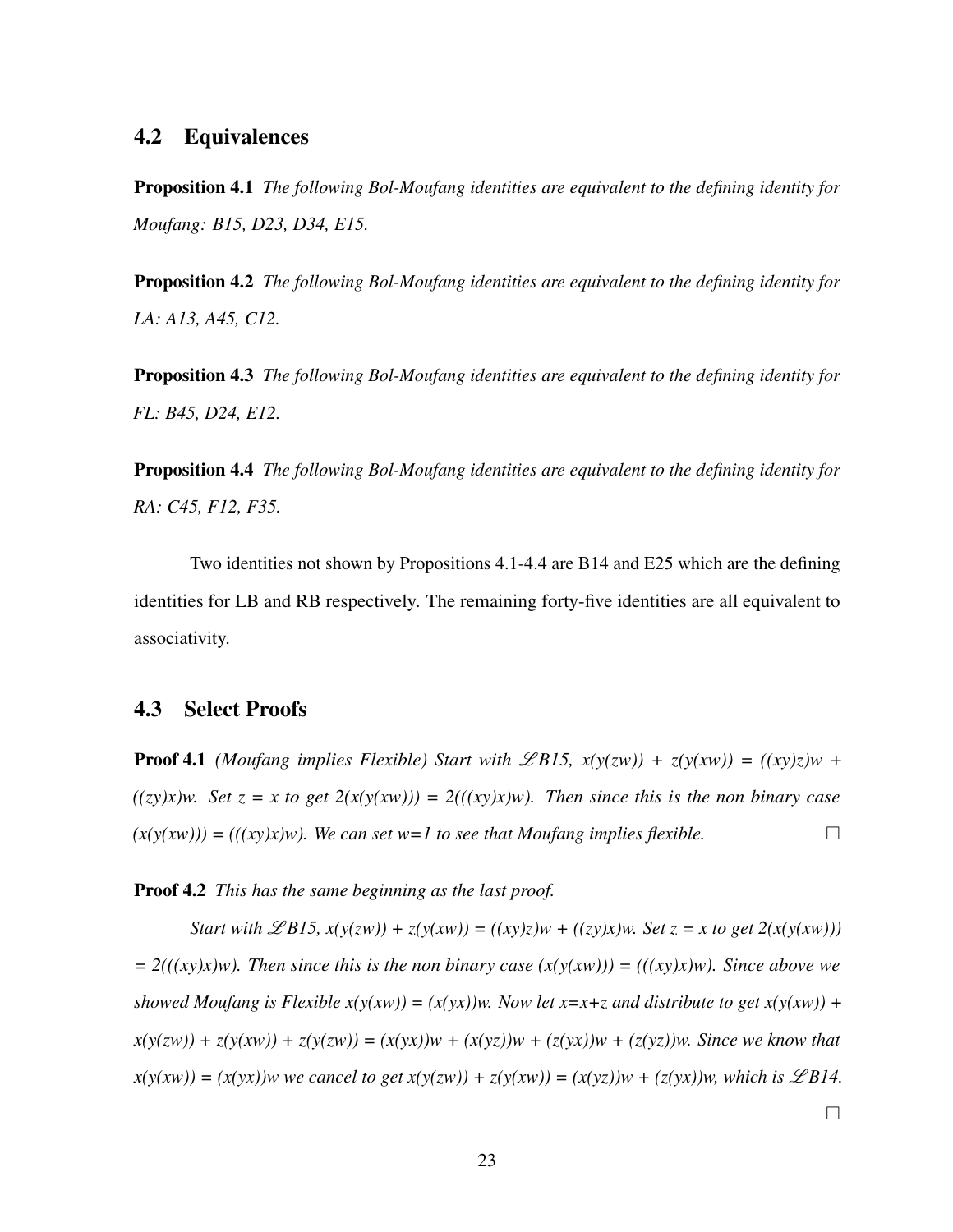**Proof 4.3** *(LB implies LA) Start with*  $\mathscr{L}B14x(y(zw)) + z(y(xw)) = ((x(yz))w + ((z(yx))w, Mul$ *tiply on the right by u*,  $(x(y(zw)))u + (z(y(xw)))u = (((x(yz))w)u + (((z(yx))w)u$ . Now set x=1. *We get*  $(y(zw))u + (z(yw))u = ((yz)w)u + ((zy)w)u$  which is  $\mathscr{L}A45$ .

 $\Box$ 

## <span id="page-34-0"></span>4.4 Distinguishing Examples

The following section shows the distinctness of the different classes of non-binary nonassociative rings of Bol-Moufang type. Below is given a table to guide the reader quickly to the desired counterexample. Read this table just as Figure [16.](#page-27-0)

|  |  | A M LB RB LA FL RA                                                                                                                                                                              |                 |
|--|--|-------------------------------------------------------------------------------------------------------------------------------------------------------------------------------------------------|-----------------|
|  |  | $A \vert 0$ 0 0 0 0                                                                                                                                                                             | $\circ$ $\circ$ |
|  |  | $\mathbf{M}$   1 0 0 0 0 0 0                                                                                                                                                                    |                 |
|  |  |                                                                                                                                                                                                 |                 |
|  |  |                                                                                                                                                                                                 |                 |
|  |  | $\begin{array}{c ccccccccc}\n\text{LB} & 2 & 2 & \circ & 2 & \circ & 2 & 2 \\ \text{RB} & 2' & 2' & 2' & \circ & 2' & 2' & \circ \\ \text{LA} & 3 & 3 & \circ & 3 & \circ & 3 & 3\n\end{array}$ |                 |
|  |  |                                                                                                                                                                                                 |                 |
|  |  | FL 4 4 4 4 4 6 4<br>RA 3' 3' 3' 0 3' 3' 0                                                                                                                                                       |                 |

<span id="page-34-1"></span>Figure 26: Distinguishing examples of Binary Nonassociative Rings of Bol-Moufang Type

Example 4.1 *((Moufang ring that is not A) Consider the 6,561-element magma ring R =*  $\mathbb{F}_3[1,\alpha,\beta,\gamma,\delta,\varepsilon,\zeta,\eta]$  *where:* 

|                                                                                                                                                                                                                                                                                                                                                                                                                                             | $\alpha$ $\beta$ $\gamma$ $\delta$ $\varepsilon$ $\zeta$ $\eta$ |  |  |  |
|---------------------------------------------------------------------------------------------------------------------------------------------------------------------------------------------------------------------------------------------------------------------------------------------------------------------------------------------------------------------------------------------------------------------------------------------|-----------------------------------------------------------------|--|--|--|
|                                                                                                                                                                                                                                                                                                                                                                                                                                             |                                                                 |  |  |  |
| $\begin{array}{c cccccccc} \hline \alpha & 0 & \alpha & \epsilon & 0 & 0 & 0 & \zeta \\ \hline \beta & \delta & 1 & \eta & \alpha & \epsilon & \zeta & \gamma \\ \gamma & \zeta & \gamma & 0 & \epsilon & 0 & 0 & 0 \\ \delta & 0 & \delta & \zeta & 0 & 0 & 0 & \epsilon \\ \epsilon & \zeta & 0 & 0 & 0 & 0 & 0 & 0 \\ \zeta & 0 & \epsilon & 0 & 0 & 0 & 0 & 0 \\ \zeta & \eta & \epsilon & \eta & 0 & \zeta & 0 & 0 & 0 \\ \end{array}$ |                                                                 |  |  |  |
|                                                                                                                                                                                                                                                                                                                                                                                                                                             |                                                                 |  |  |  |
|                                                                                                                                                                                                                                                                                                                                                                                                                                             |                                                                 |  |  |  |
|                                                                                                                                                                                                                                                                                                                                                                                                                                             |                                                                 |  |  |  |
|                                                                                                                                                                                                                                                                                                                                                                                                                                             |                                                                 |  |  |  |
|                                                                                                                                                                                                                                                                                                                                                                                                                                             |                                                                 |  |  |  |

<span id="page-34-2"></span>Figure 27: Moufang ring that is not A

One can verify that the ring *R* is in fact Moufang (B15, D23, D34, E15). However, it is not associative since  $(\alpha \beta) \gamma \neq \alpha(\beta \gamma)$ .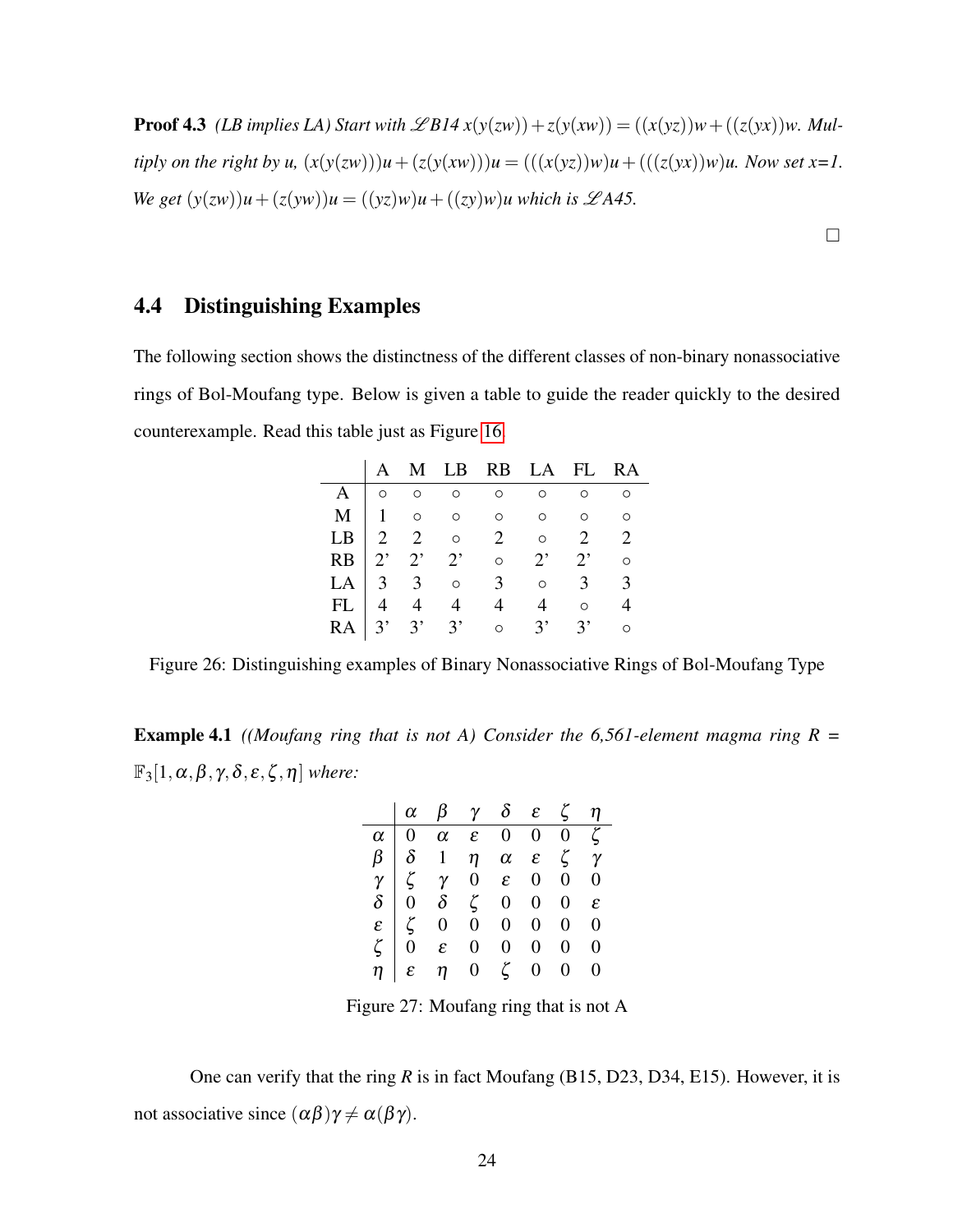**Example 4.2** *(LB ring that is not FL, RA) Consider the* 81-element magma ring  $R = \mathbb{F}_3[1, \alpha, \beta, \gamma]$ *where:*

$$
\begin{array}{c|cc}\n\cdot & \alpha & \beta & \gamma \\
\hline\n\alpha & \alpha & \beta & 0 \\
\beta & \gamma & \gamma & 0 \\
\gamma & 0 & 0 & 0\n\end{array}
$$

<span id="page-35-0"></span>Figure 28: LB ring that is not FL, RA

One can verify that the ring  $R$  is in fact left Bol  $(B14)$ . However, it is not flexible since  $(\alpha\beta)\alpha \neq \alpha(\beta\alpha)$  and it is not right alternative since  $(\alpha\beta)\beta \neq \alpha(\beta\beta)$ .

Notice how this is the same underlying magma as Example [3.4.](#page-29-0) This is because this model was found using the underlying magma table and stepped up to the span using the previously discussed equality of unordered pairs.

#### Example 4.3 *(LA ring that is not FL, LB, RA)*

We do have a model of order 5 that is LA not FL and RA. Sadly, as of now we have not yet found a counterexample for this case. We are actively searching for a model. This is currently the only missing piece to definitively classify all non-binary nonassociative rings of Bol-Moufang type.

Example 4.4 *(FL ring that is not LA, RA, LN, MN, RN) Consider the* 27*-element magma ring*  $R = \mathbb{F}_3[1, \alpha, \beta]$  *where:* 

$$
\begin{array}{c|cc}\n\cdot & \alpha & \beta \\
\hline\n\alpha & \beta & 0 \\
\beta & 0 & 1\n\end{array}
$$

<span id="page-35-1"></span>Figure 29: FL ring that is not LA, RA, LN, MN, RN

One can verify that the ring *R* is in fact flexible. However, it is not left alternative since  $(\alpha \alpha)\beta \neq \alpha(\alpha \beta)$  and it is not right alternative since  $(\alpha \beta)\beta \neq \alpha(\beta \beta)$ .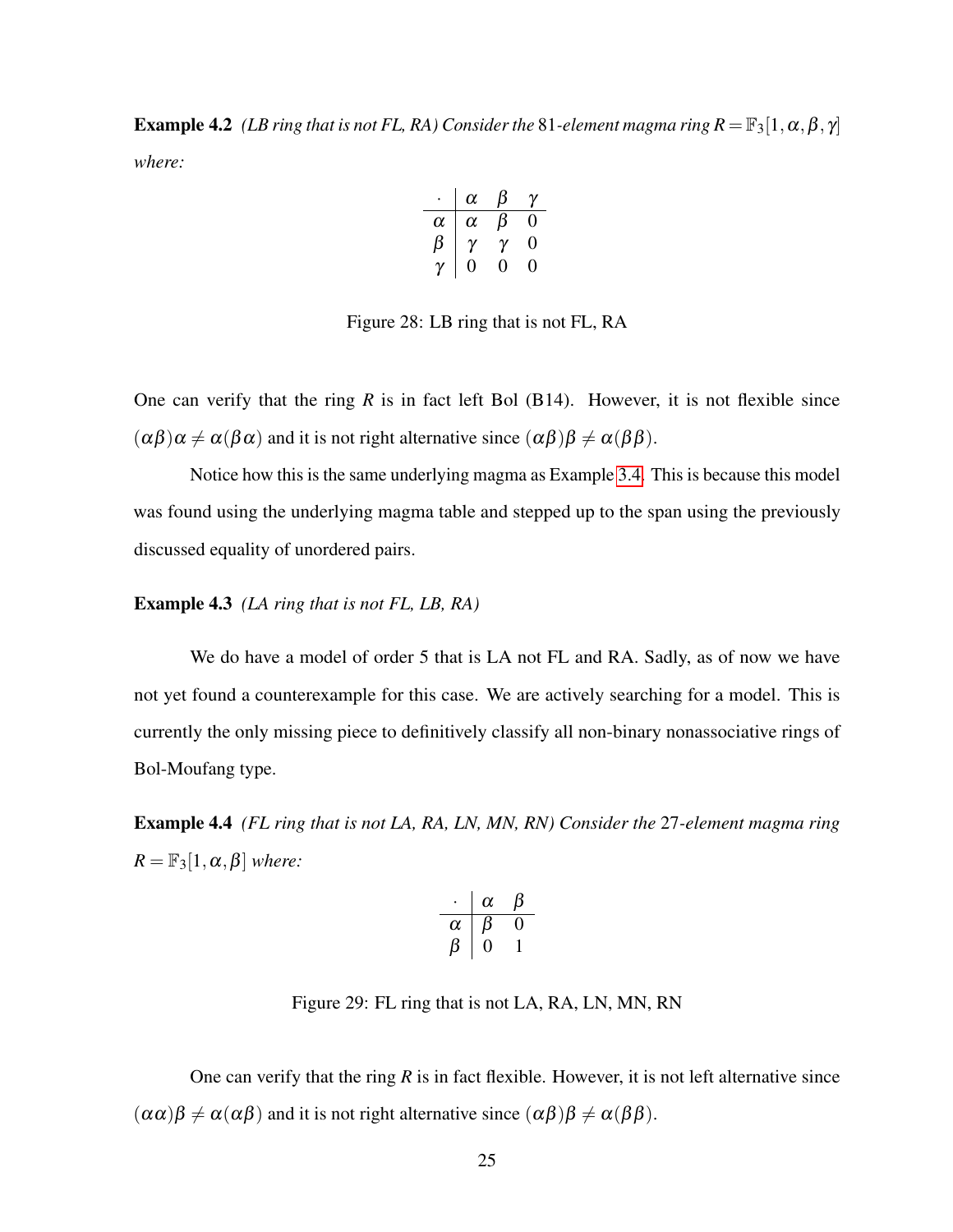<span id="page-36-0"></span>Notice how this is the same underlying magma as Example [3.6.](#page-30-0) This is because this model was found using the underlying magma table and stepped up to the span using the previously discussed equality of unordered pairs.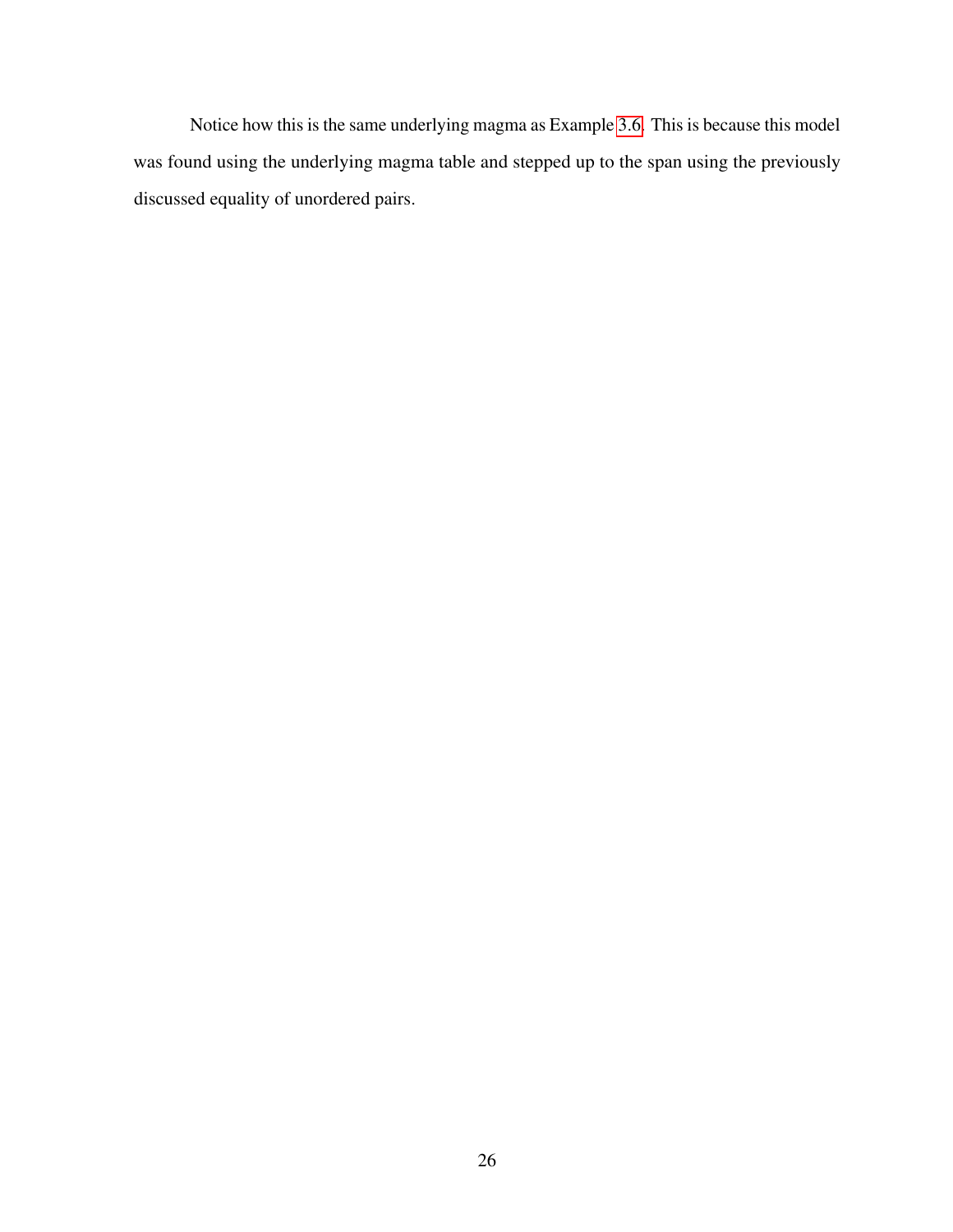# 5 Summary and Conclusions

To summarize we gave a brief background regarding common algebras of a single binary operation, hopefully this would be enough to help a motivated undergraduate understand the rest of the paper.

We then offered a complete classification of binary nonassociative rings of Bol-Moufang type, and with the exception of a single counterexample, we offer a classification of non-binary nonassociative rings of Bol-Moufang type.